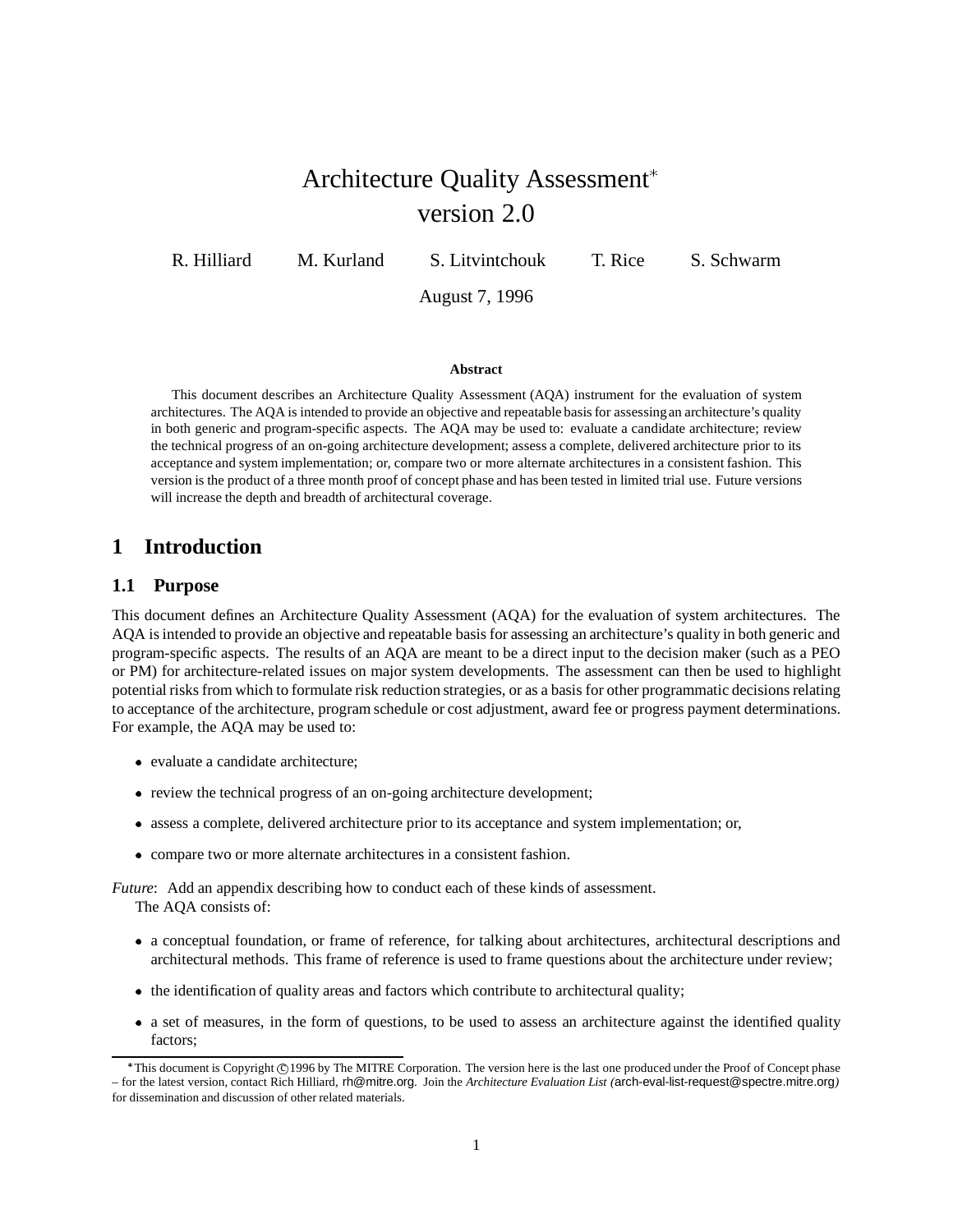- a methodology for applying the assessment in a repeatable fashion to address program-specific and general quality concerns;
- a technique for interpretation of assessment results and their correlation to architecture-related system and program risks.

### **1.2 Scope**

The scope of the AQA is the architecture-related activity of a major system program, which includes the development and delivery of the *software system architecture*. Traditionally, the use of the term "architecture" or "system architecture" has been implicitly limited to the hardware and physical aspects of a system. We adopt the term *software system architecture* to include both the large-scale structure and behavior of the *whole* system – including those traditional architectural concerns pertaining to hardware and physical aspects of the system – as well as to emphasize the dominant role of software in today's large, complex systems, and the need to recognize that role during the architecture activity. But this term is in no way intended to limit the scope of architectural assessments to software issues.

We use the (vague) term *architecture activity* to reflect the fact that we do not assume any particular life cycle model, life cycle phases, or acquisition policies leading to those life cycle choices. The architecture activity takes place in a context determined by the system requirements and other programmatic goals and constraints; the resulting architectural description is the primary input to the overall system design and serves as the basis for system interoperability and evolution. It also effects other considerations, including development environment and approach.

The architecture activity may be carried out by the Government, or its agents (such as MITRE), by a Contractor, or by a joint team. The AQA is equally applicable in any of these cases, making no assumption as to who is involved in the architecture activity.

The AQA specifically excludes from its assessment other concerns and sources of risk not related to architecture. Excluded from this assessment are (among other topics): the overall system development process, the capabilities of the developers to carry out that process, the validity and relevance of requirements which led to the architecture, and the resulting system design and implementation.

In no way is the AQA designed to assess the capability of the architect or architectural organization. Nor is the AQA intended to be an evaluation of the developer's capability to produce the system. Other characteristics of the system, such as design quality and code quality are not intended to be addressed by this instrument but by other approaches. The AQA is not intended to be an evaluation of the developer, the processes used to develop the system, or the requirements specification.

For reasons of objectivityand repeatability, the AQA is narrowly focused on the artifacts of the architecture activity. This includes any *architectural documentation*, possibly including items such as simulations, models and analyses related to the architecture. At the same time, the AQA neither presumes nor prescribes that architectural information take any particular form – e.g., the AQA does not presume or prescribe the form or content of an architecture document "deliverable". It is anticipated that architectural documentation will take many forms. Similarly, we do not assume that such documents depict architectural descriptions with any regular or standard notations. At present, much of this information is likely to be informal, graphic or textual information. However, undocumented architectural information, such as that which might be learned from conversation or "hearsay" is not considered admissible information by this instrument. In the future, more formal means of capturing architectural expression may exist to facilitate these assessments.

Architecture development takes place against a background of program concerns arising from (among others): the mission and operational environment, user needs, and client (customer) expectations. To meaningfully assess architectural quality, these concerns must be taken into account within the evaluation and interpretation of AQA results. Prior to an AQA, an analysis establishes these concerns in a rigorous fashion, resulting in documented statements of Needs, Goals and Vision (see 1.4.1). Typically, these statements are "owned" by the client and serve as the baseline against which the architecture will be assessed. These statements will be used to identify, examine and give weight to system priorities consistent with client expectations within the AQA.

To make objective quality analysis possible, we have to distinguish the content and use of architectural information from other types of system information, such as requirements and design-level descriptions. There are no arbitrary boundaries here – they vary from program to program. Requirements often capture a mixture of user requirements and the needs of other stakeholders (e.g., maintainer's need to easily modify certain aspects of the system). System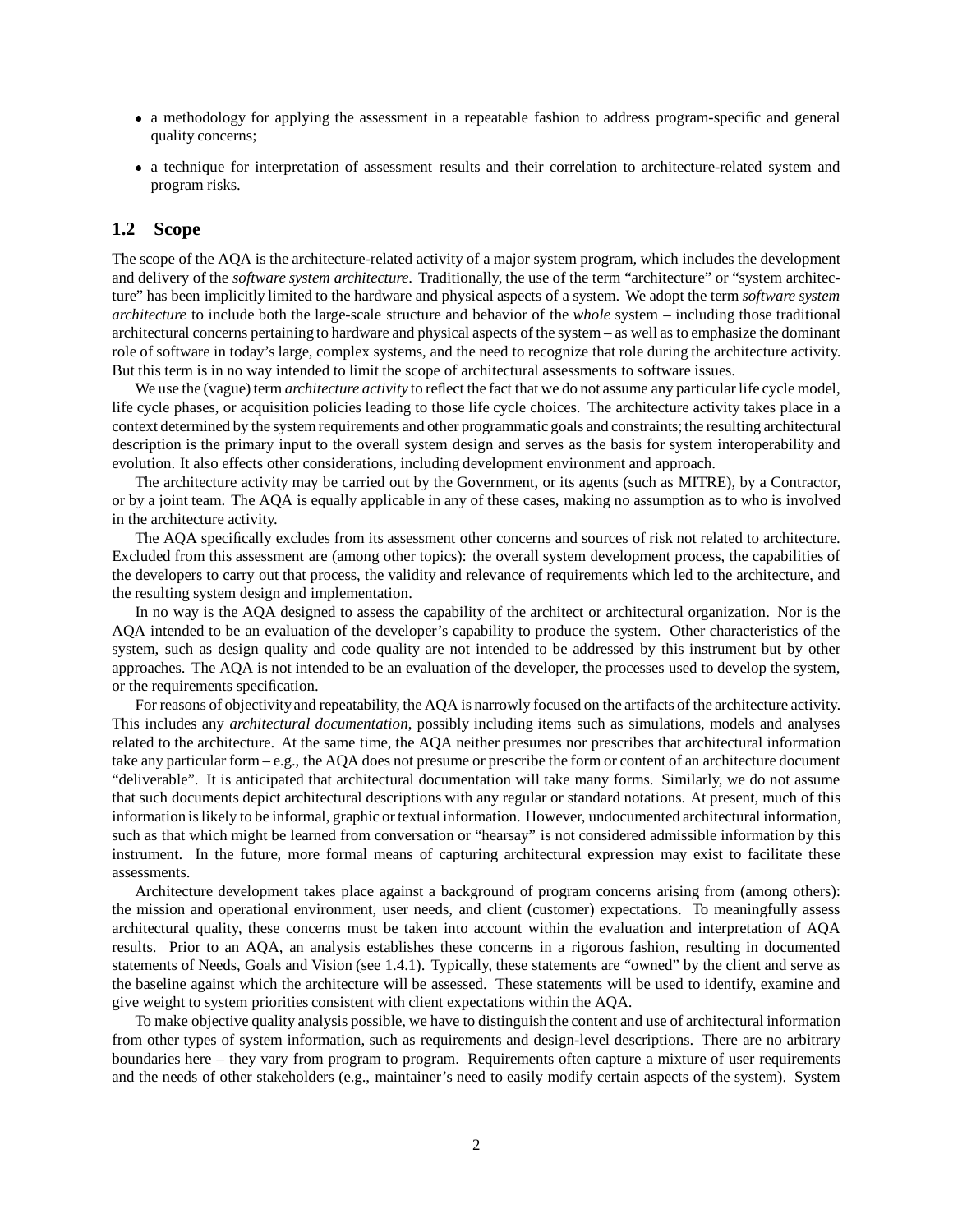architecture is the precursor of system design. Following the IEEE Architecture Working Group [8], we define the architecture of a system as:

An architecture is the highest-level concept of a system in its environment.

An architecture addresses:

- The large-scale structure and behavior of the system
- Required external interfaces and their protocols
- Key decisions to meet program needs which can not be left to the developer, including:
	- **–** Choice of key technologies and the rationale for their selection
	- **–** Design commitments, such as the selection of an Open Systems Environment (OSE) profile
	- **–** Degrees of freedom: the types of changes that must be anticipated
	- **–** Legacy system integration strategy
- Basis for selected alternatives
- Identification of high risk implementation areas
- Guidance to the designers, implementors and maintainers for realizing and evolving the system
- Rendition of the system in a fashion suitable for client and other stakeholder's examination and input

System design is a further refinement of the system concept – providing implementation details to the components, their interfaces, and the connections between these components, while satisfying all governing architectural constraints. This activity of system design generates information to address:

- Traceability between system elements and requirements contained in a system specification or comparable specification vehicle
- Preliminary timing budgets for components that need to support end-to-end response time of a capability or function
- Sizing budgets of software allocated to processing platforms
- Identification of requirements that are cost drivers or are high risk
- Initial identification of the costs for building and maintaining the system, and
- Identification of an approach for testing the system

The intent of the AQA is to determine overall architectural quality and whether the architecture addresses programspecific concerns. The AQA provides a basis to identify architecture-related risks resulting from this assessment. An unfavorable assessment of the architecture is an indication that the evolving system may be considered to be at risk. Favorable ratings in all quality areas do not necessarily mean that the system design will satisfy system requirements, since system architecture and design are distinct activities – however, the likelihood of this is less than that of an unfavorable assessment.

### **1.3 About this Document**

This document provides the complete methodology for applying the AQA. It includes all questions to be asked for an architecture, and the means for scoring and interpreting the results. The rationale for decisions made in the definition of the AQA is also provided.

The AQA is an evolving technique. This version is the product of a three month proof of concept phase. It has been subjected to limited testing through trial use. Future versions will provide increased depth and breadth of architectural coverage. Future areas for expansion are marked in this document by *Future*. Comments on this version and suggestions for future versions are encouraged and appreciated. (See Instructions for Comment Submission A.)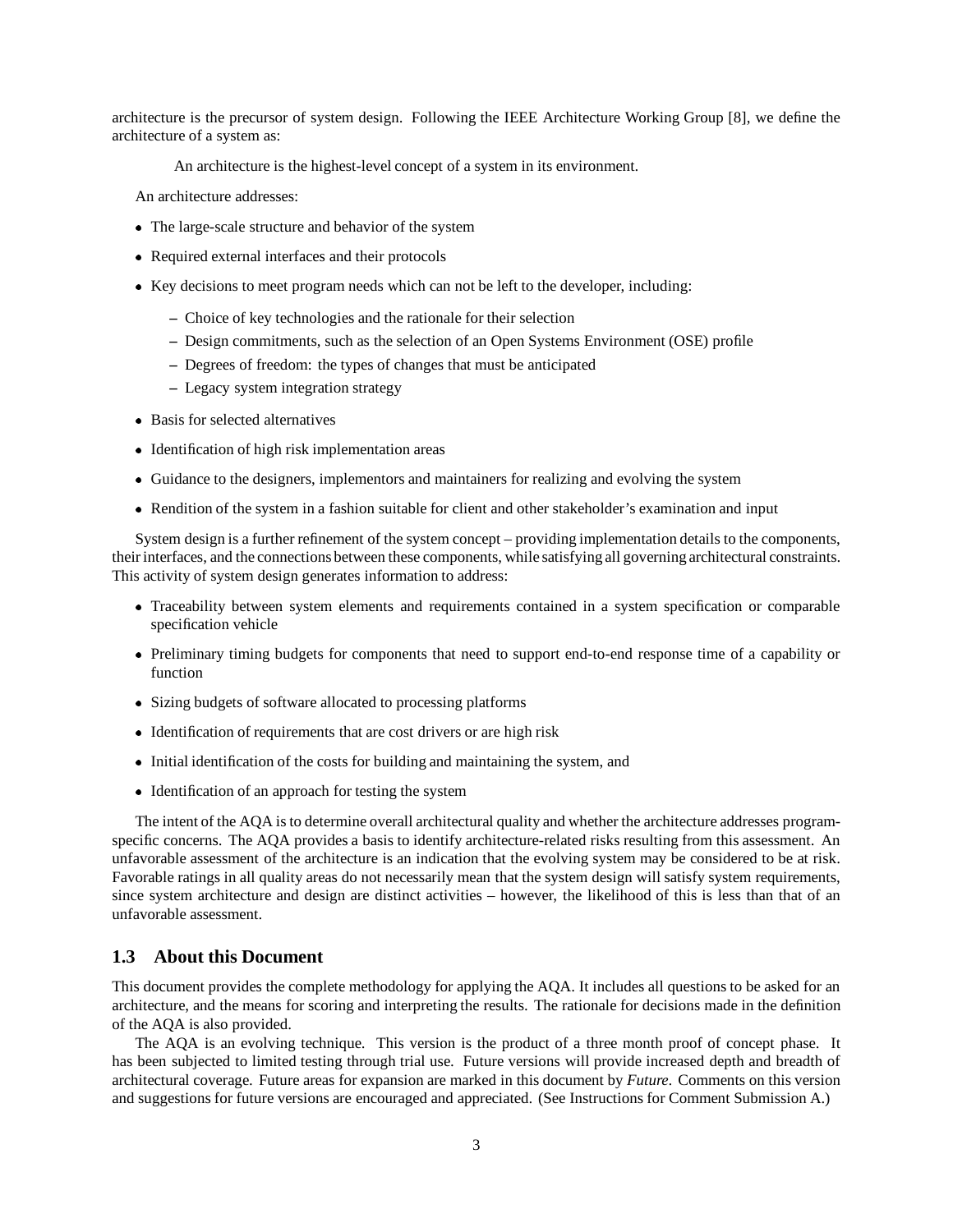#### **1.3.1 Acknowledgments**

The authors which to thank Ed Green and John Maurer for their support, and especially Don Neuman for his encouragement and sponsorship of this project. David Emery provided useful, detailed comments on an earlier draft of the AQA. The authors also wish to acknowledge the contributions of the following individuals in the specialties noted: Richard W. Bentz Jr. (D062) and Jeffrey A. Clark (D062), Reliability and Availability; Charles J. Ludinsky (G04B), Communications; Donna L. Cuomo (D047) and Jane N. Mosier (G04E), Usability; David L. Baldauf (G021) and Marion C. Michaud (G021), Security; and Thomas M. Wheeler (D07S), Safety.

### **1.4 Methodology**

This section describes the steps of an AQA, the methodology used for conducting one, the materials needed to perform that assessment, and the form of the resulting products.

The steps of a review are as follows:

- 1. Perform Analysis of Needs, Goals and Vision, when one is not available (see 1.4.1)
- 2. Gather relevant documents and other artifacts related to the architecture (see 1.4.2)
- 3. Evaluate documentation against measures and score results (see 1.4.3)
- 4. Interpret results and identify architecture-related risks (see 1.4.4)
- 5. Document results for the client (see 1.4.5)

The evaluation methodology used in the AQA follows that of the MITRE Software Quality Assessment Exercises (SQAE) [21]. The SQAE methodology identifies three levels of concerns: quality areas; quality factors and quality measures. We adopt that methodology here, without discussion.

We have identified six quality areas (see 2) which contribute to architectural quality. The quality areas are in turn addressed by eight quality factors (see 3). Each quality factor consists of a number of quality measures. Each measure takes the form of a question.

#### **1.4.1 Analysis of Needs, Goals and Vision**

In referring to goals and visions, I have in mind a practical rather than a very principled distinction. As is usual in human affairs, it is the practical perspective that matters most. Such theoretical understanding as we have is far too thin to carry much weight.

By visions, I mean the conception of a future society that animates what we actually do, a society in which a decent human being might want to live. By goals, I mean the choices and tasks that are within reach, that we will pursue one way or another guided by a vision that may be distant and hazy.

– Noam Chomsky [4]

Architecture assessment as defined by the AQA takes place in the context of the *system- and program-specific concerns* for that architecture. For the purposes of this assessment, these concerns must be recorded in some consistent fashion, prior to the actual evaluation of architecture documentation. This section addresses the form of that statement of concerns, and the manner by which such a statement may be prepared, if a suitable one does not already exist.

For the purposes of the AQA, an understanding of system- and program-specific concerns are captured through the activity of *analysis of needs, goals and vision* (or "system of systems analysis" or simply "needs analysis"). Needs analysis produces three work products: a needs repository, a goals statement and a vision statement.

- The needs repository contains needs of the system. Needs may be thought of as distilled, architecture-relevant system requirements.
- The goals statement captures the client's success criteria.
- The vision statement reflects the client's long-term direction for system and its evolution.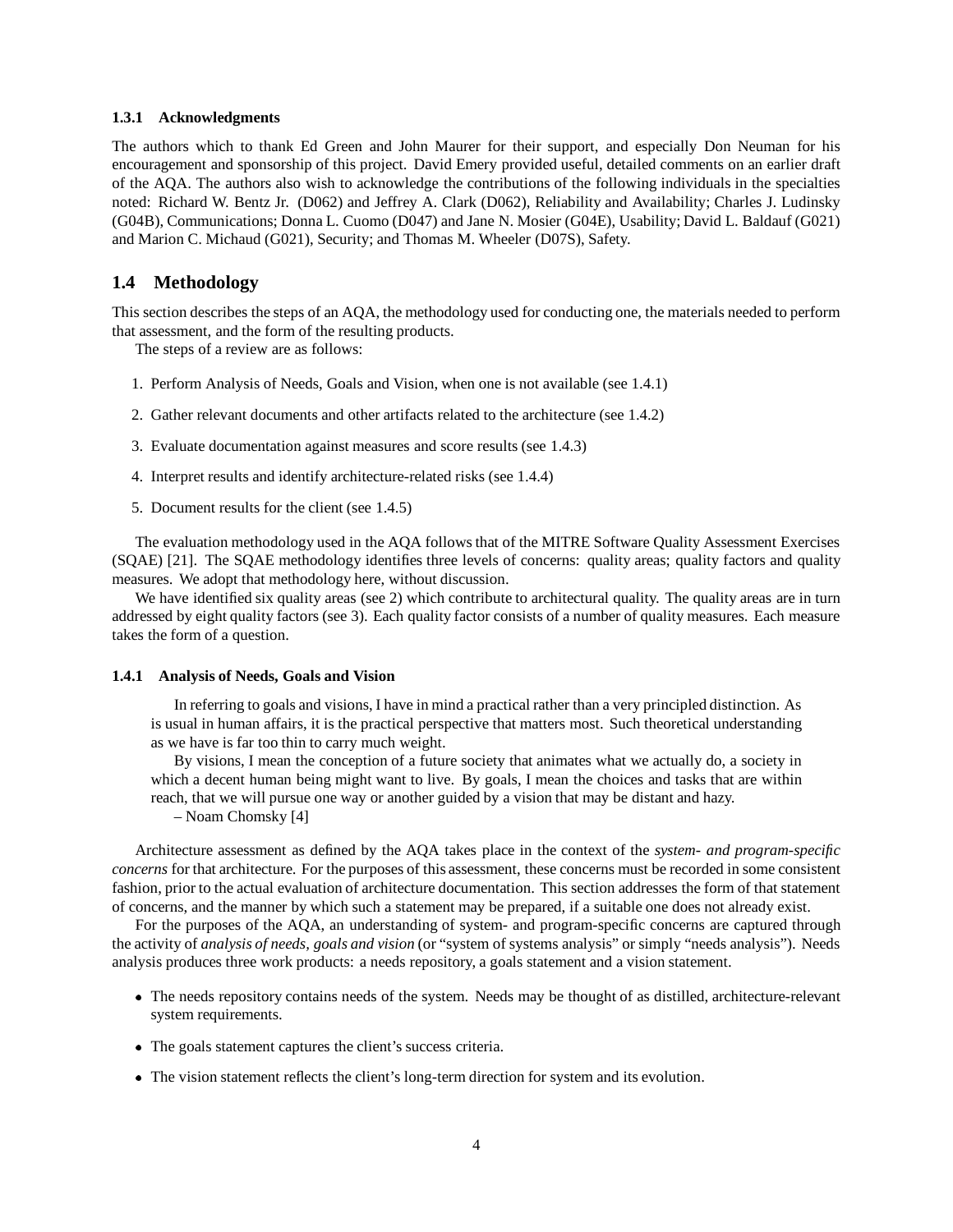

Figure 1: Needs, Goals and Vision in Architecture Development

# Needs: Architecture:: Requirements: System

Figure 1.4.1 places these products in the context of a notional systems development. These work products flow from the client's expectations and environment and are typically articulated in collaboration with the architect. The client's environment encompasses the client's business environment (policies, legacy, and operational requirements – reflecting the mission) and the technical environment (trends and emerging standards) in which the system will be built.

The goals of the system flow from the vision statement and the needs flow from the goals. These relationships also imply a temporal precedence within the system's life cycle: needs must be addressed immediately, the vision is addressed over the long term (perhaps as much as 20 years out, but highly dependent on the life cycle of the architected system) and in the interim, the goals reflect success criteria (perhaps measured at incremental releases or other major milestones).

These work products form the foundation upon which the subject architecture will be judged, as they enumerate the client's expectations of the architecture to be assessed. Therefore, they are used to bound the problem space of the system for the purposes of the AQA. Since they are used to reflect client expectations, these products should be directly derived from/by the client. Ideally, the client "owns" these products – and often has prepared them independently of any assessment. At a minimum, in order for an AQA to be successful, the client is expected to "buy in" to these products as valid.

The vision statement requires thinking beyond the immediate objectives of the current users in acquiring and developing a new system. It should be linked to the client's long-range planning and speculation (for large systems, perhaps 10 to 20 years), to potential future users and new missions. It should not be restricted by predefined allocations of functions to organizations, systems, or persons.

The capabilities described in the vision are not prerequisites for a successful architecture; however, architectural flexibility sufficient to accommodate those capabilities is sought by the architect. The vision statement provides insight into new capabilities the system might need to provide in the future. The vision statement also provides insight into the potential future changes (advances) mission of the system, as well as anticipated technology advances. Examples of vision statements can be found in [10, 20]

The goals statement is intended to be representative of those technical and mission objectives that are relatively well defined and achievable in a predetermined time frame. The goals of a system should be consistent with – or even derived from – the vision statement. Goals are linked with the users short-range planning and are considered invariants within that time frame. Goals typically represent quantifiable, as well as qualifiable, success criteria for the program; often, they embody those concerns which will establish the *emergent properties* or "ilities" of a system and its architecture (see 3.5). A goals statement might address the behavioral characteristics of the system in terms of its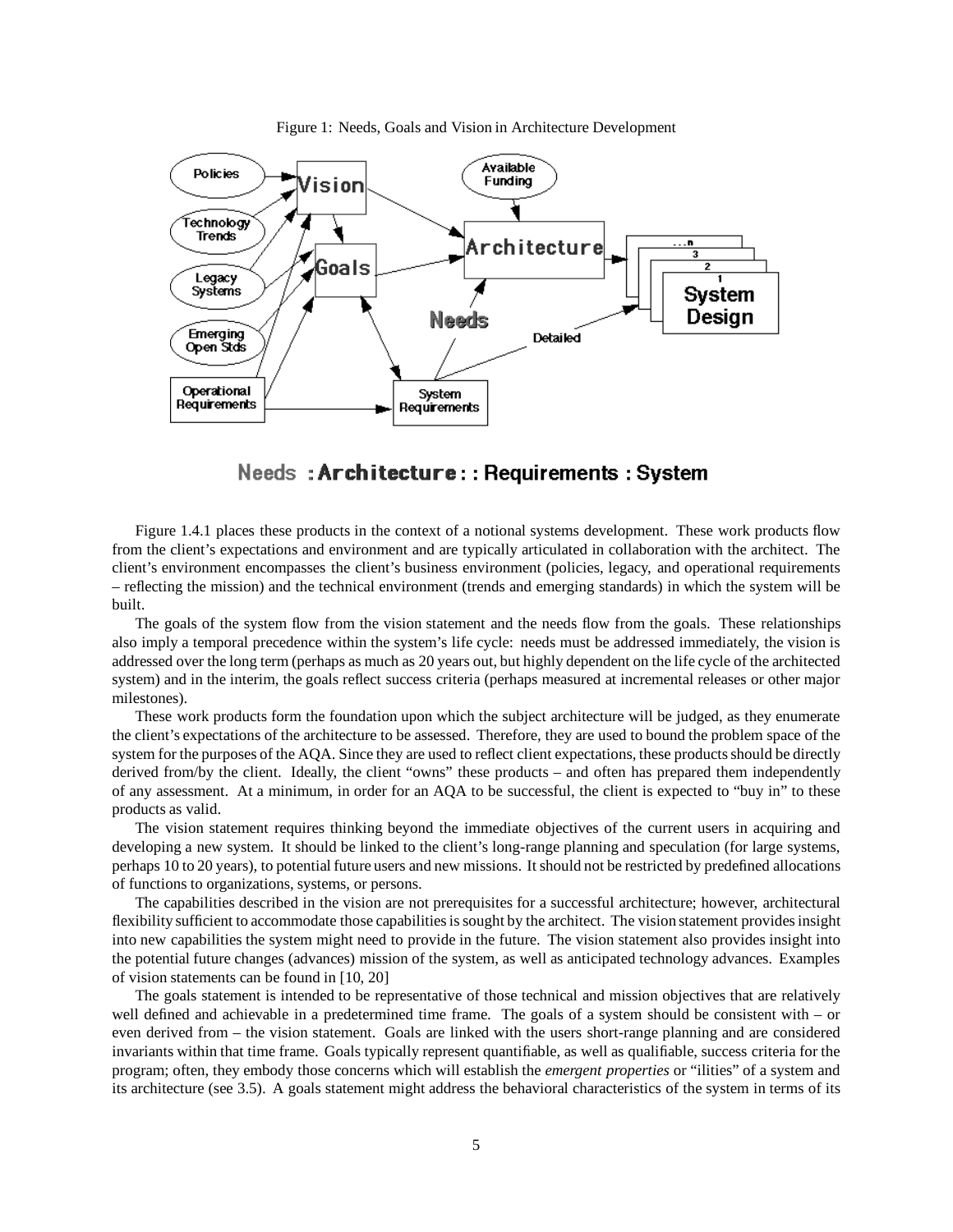design. Goals might express where and how flexibility is desired, or where and what performance is desired. For an example goals statement, see [10].

The needs of a system define the problem space in a concise form. It is useful to think of the slogan:

#### *Needs are to architecture as requirements are to a system.*

Needs differ from requirements in several ways. Needs are more stable than requirements over the life cycle of the system and thus its architecture. Whereas detailed requirements may change as the users' day-to-day activities change, the need for that day-to-day activity does not. A need is not necessarily testable. A single need often represents the synthesis, or abstraction, of one or more individual requirements. A need captures those concerns that will drive key decisions by the architect, such as decisions pertaining to performance, technology or cost drivers. Examples of needs might include identification of a prescribed set of technical standards (a so-called "technical architecture"), user interaction timelines, distribution or policy needs.

The needs repository records the collected needs for the system in an orderly fashion. It captures the concerns of the client as well as all the stakeholders of the system. The needs repository also captures the environmental concerns of the stakeholders. These concerns may include security, development environment, legacy interaction or migration. The successful capture of the needs of program will be succinct. This is critical to keep the architect from getting bogged down in excessive detail. For example, for a system which may have as many as 5,000–10,000 requirements, it would not be unusual for the needs to number under 200.

For each need, the repository records a concise statement of that need, its source, its priority, and its classification based on quality measures or concerns. Needs originate from two types of sources. The first is any documentation that is available capturing system and operational requirements of the system. The second is the client or other contributing stakeholder with whom the need originates, such as users of the system. The prioritization communicates to the architect the relative importance of various needs when considering potential tradeoffs.

The accurate derivation of the needs for a program is critical to the definition of its architecture. A typical stage of needs analysis is to insure that the needs repository indeed "covers" the full set of requirements. Once an architecture is developed, all architectural elements may be traced back to architectural elements.

When the needs, goals and vision statements do not exist, they must be derived prior to an architecture assessment. These work products should be drafted, coordinated with the client, and authenticated by the client and key stakeholders.

#### **1.4.2 Architecture-Related Documentation**

The team performing the AQA needs to gather the relevant architectural documentation for assessment of the subject architecture. These materials may include written documents or other artifacts such as mathematical models, formal or executable specifications, or simulations. Ideally, the architectural documentation should be identified in concert with the architect, and should be focused on architectural information. There is no standard or required set of documents in which architectural information resides, so this step is crucial in obtaining appropriate information for the AQA. Relevant items include:

- Vision statement, outlining basic needs of users both today and projected into the future; and how architecture meets those needs today and is planned to meet those future needs as well.
- Goals statement, outlining the client's criteria for success.
- Needs repository, identifying the needs for each class of stakeholders. The needs should be prioritized, both as an absolute list across all classes of stakeholders, and as prioritized sublists of needs for each separate class of stakeholders.
- Identification and description of system stakeholders.
- Concept of operations for the system (CONOPS).
- Enterprise models of the projected operational environment for the system.
- Background information on application domain and any basic technologies to be employed by the architecture (e.g., COTS; special algorithms).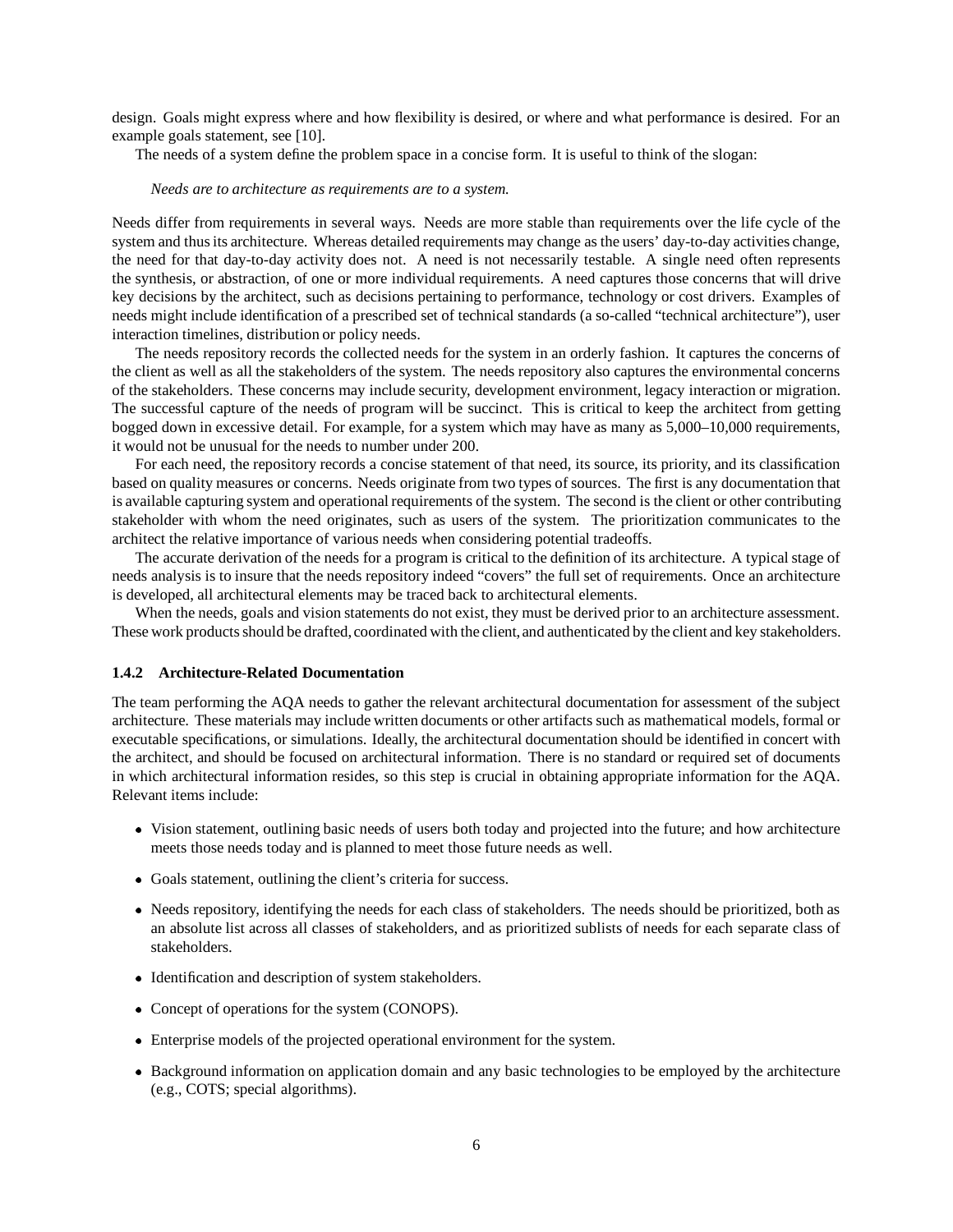- Life cycle model for the system, including development, maintenance, and projected logistics support.
- Identification of the notations and representations that will be used to represent the architecture to all of its stakeholders. The description of the approaches used for development, maintenance and logistics support should specify in some detail the roles for the various classes of stakeholders who are involved in these activities.
- Description of the architectural method employed, including any special or unusual descriptive notations for the architecture.
- Descriptions or other models of the subject architecture, using the identified notations.
- Rationale for the architecture. Explanation of the choices made in the architecture, and the reasons behind those choices. Two ways (there are likely others) that adequate rationale can be provided for part or all of the architecture are: comparison against "straw man" architectural alternatives; analysis of how well the architecture performs in various scenario(s) of interest to the different classes of stakeholders.
- Suggested Figures of Merit (FOMs) for the architecture. These are metrics or measures of the architecture's effectiveness over time as perceived by the various classes of stakeholders. The FOMs should be selected for their ability to be assessed objectively (and, hopefully, quantitatively).

Once an set of architectural documentation is identified and agreed upon, the AQA team records the identification of this set, and begins its study of the architecture, reading and analyzing the collected documentation.

#### **1.4.3 Evaluation and Scoring**

When the AQA team is sufficiently familiar with the architectural documentation, the actual assessment can begin. This involves evaluating each of the measures below (3).

There are two types of questions in the AQA: *iterators* and *discretes*. Iterators are questions whose answers take the form of a list. The results of an iterator are then typically used to instantiate one or more other questions. For example:

What stakeholders does the architecture technique identify? *(List.) For each stakeholder (listed above): Ask one or more questions regarding that stakeholder ...*

To make the scoring and interpretation of results repeatable, all questions (other than iterators) are *discretes* – responses to these questions range over a discrete set of values show in the table below.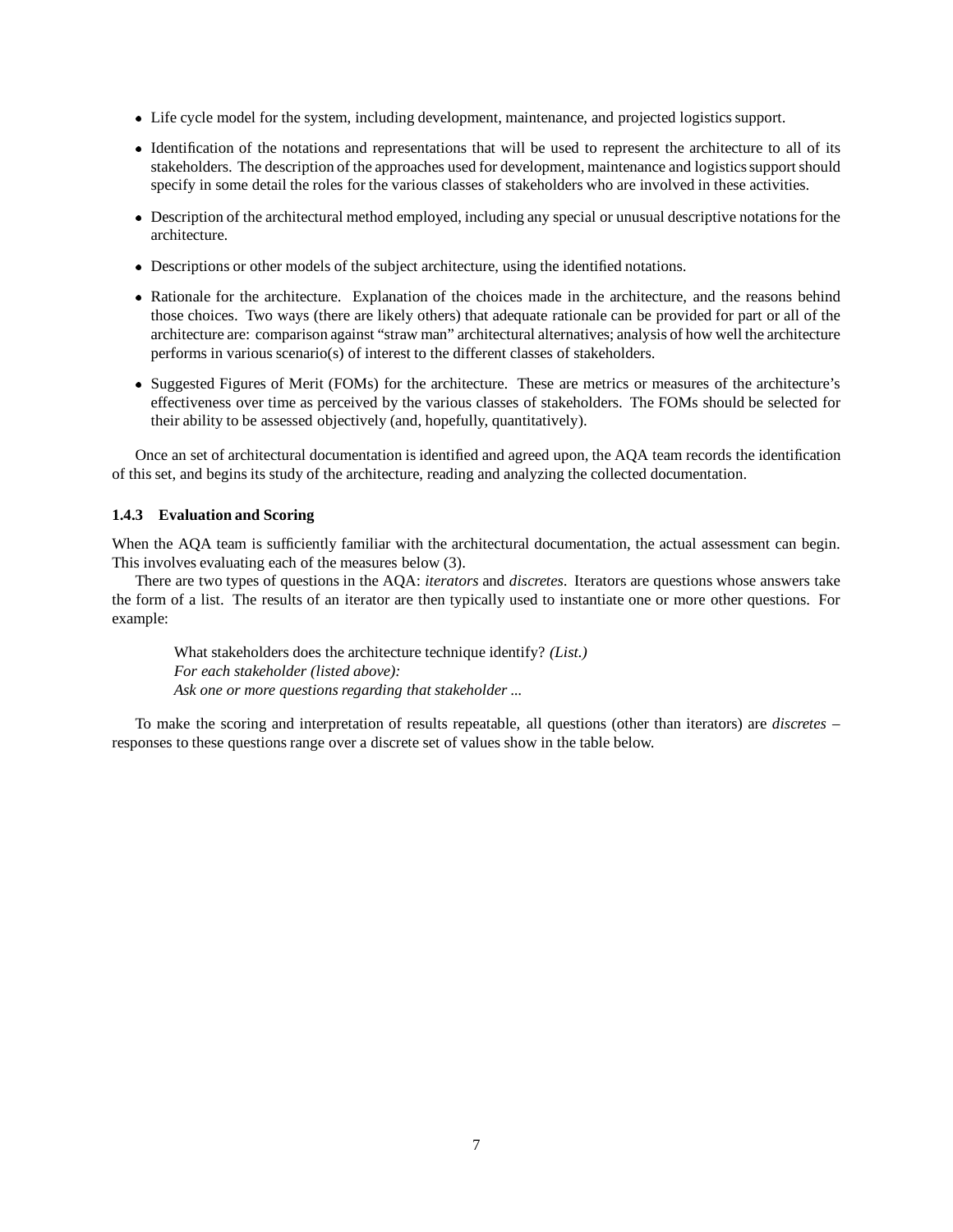| Value               | Description                                                                               |
|---------------------|-------------------------------------------------------------------------------------------|
| <b>IDEAL</b>        | Subject is explicitly addressed, and receives best possible treatment.                    |
| <b>GOOD</b>         | Sound treatment of the subject relative to expectations.                                  |
| MARGINAL            | Treatment of subject meets minimal expectations.                                          |
| <b>UNACCEPTABLE</b> | Treatment of subject does not meet minimal expectations.                                  |
| <b>INCOMPLETE</b>   | Treatment of subject exhibits a level of detail which is insufficient to make a judgment. |
| NON-APPLICABLE      | This measure is not applicable to the subject of interest.                                |

Table 1: AQA Scored Values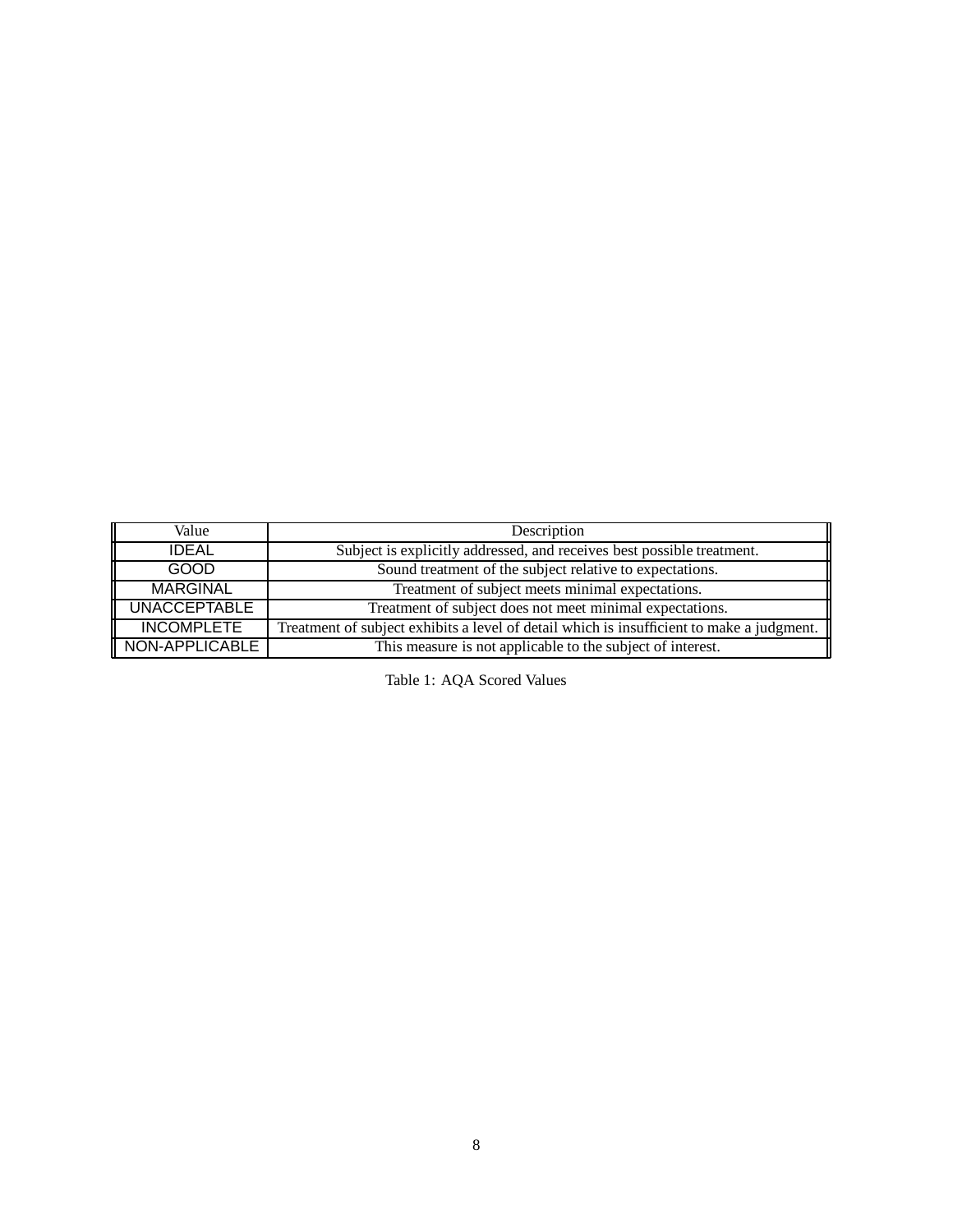The results of individual questions will be aggregated in several ways to yield aggregate results for each factor, area, and to identify probable architecture-related risks (next section). In the aggregate – at the factor and area level – scoring will be:

ACCEPTABLE, UNACCEPTABLE, or INCOMPLETE. where ACCEPTABLE subsumes IDEAL, GOOD and MARGINAL and there are no NON-APPLICABLE results at the area and factor level. For analysis purposes, each of the discretes is coded as a numerical value. We provisionally adopt the scheme used by the SQAE, where IDEAL, GOOD, MARGINAL, and UNACCEPTABLE are coded as: 1, .75, .25, and 0, respectively. INCOMPLETE and NON-APPLICABLE are also coded as 0, but are tallied differently.

### **1.4.4 Interpretation of Results**

Once all applicable questions have been answered, the results are may be weighted and aggregated to yield values for each factor, area, and risk. The matrices governing these aggregations are presented below.

The rules for aggregation and weighting will initially be hypothesized – as data is gathered from multiple AQAs, these rules will be tuned.

### **1.4.5 Reporting of Results**

There are three primary products of the AQA review:

- Executive Summary
- Detailed Evaluation and Interpretation
- Open Issues and Questions

The *Executive Summary* provides an overview of the overall quality results and any outstanding issues, relative to the system's needs analysis. The *Detailed Evaluation* provides the scores at all levels of aggregation, the weightings used, and the identified risks. In some cases, clients want to take the results of the AQA back to the architect to provide feedback, or to highlight unresolved issues in the architecture. For this purpose, *Open Issues and Questions* are documented in a form that may be submitted to the architect for clarification.

# **1.5 Assumptions**

This section documents assumptions made during the construction of the AQA which apply to its execution.

- The AQA evaluation methodology and question set**shall** be publicly known and openly available to the architects, and generally, to the organizations whose architectures are being evaluated. The vision and goals statements, and needs repository, against which the architecture is to be evaluated, **shall** likewise be available.
- All questions **shall** be answered from existing architectural documentation. Interviews, hearsay, or other undocumented forms of communication shall not be taken into consideration.
- The AQA **shall** be conducted by evaluators who are independent of the program being evaluated. There **shall** be a separate reporting chain for the AQA evaluator team to the architecture's client (or whoever commissioned the AQA) which is independent of project management.
- An AQA **shall** require minimal preparation on the part of personnel of the program, for Government, MITRE or Contractor personnel on the program; architecturally-relevant materials should be available via the ordinary Data Accession List (or equivalent).
- The evaluators **shall** be individuals with strong systems engineering experience, and familiarity with modern architectural principles and relevant system specialties.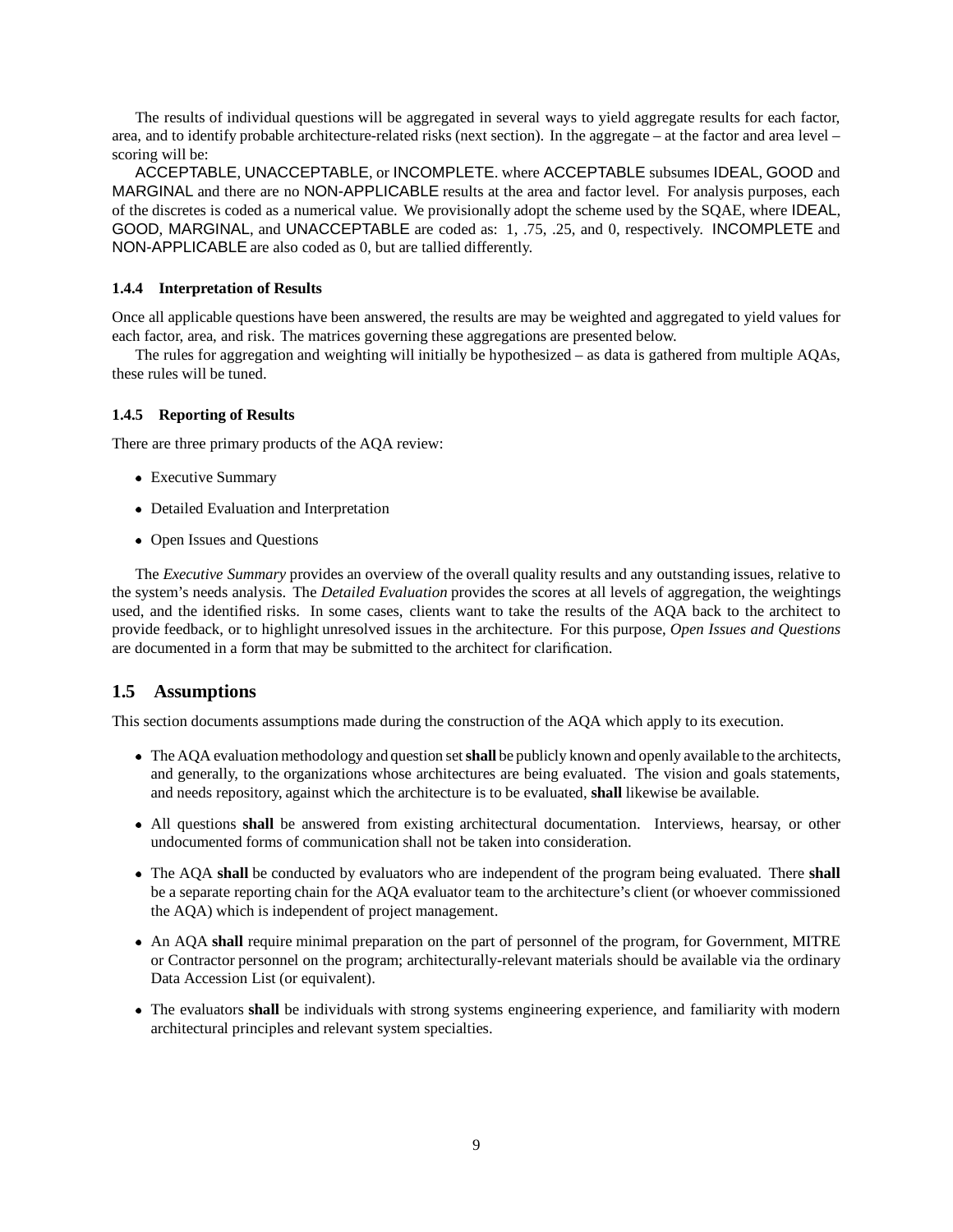# **1.6 Architecture Terminology**

Because architectural methods and descriptions are in their infancy, there is a lack of standardized terminology and concepts applicable to architecture. Yet, for purposes of objective, repeatable evaluation, we need some uniform and neutral of talking about architectures to frame questions in the AQA. Therefore, for the purposes of architecture assessment, we adopt the terminology of an architecture *metamodel*, originally developed by MITRE for Army SBIS [9].

*Future*: Should a widely accepted terminological framework for architecture become available in the future (such as IEEE's *Recommended Practice for Architectural Description*), this AQA should consider its adoption.

This section outlines the basic concepts and terminology to be used in posing questions in the AQA.

- 1. An architecture is documented as an *architectural description*.
- 2. An architectural description consists of one or more *views*.
- 3. Each view presents the system from a well-defined vantage point to address a specific set of concerns.
- 4. Each view is documented in terms of a number of *architectural elements*.
- 5. An architectural element may be a component, connection or constraint.
- 6. A *component* depicts a major element of a view.
- 7. A *connection* depicts a relationship between components.
- 8. A *constraint* depicts depicts a condition/law which an element must satisfy/obey. A constraint acts upon a component or connection.
- 9. A *feature* is a computational element of a component; e.g., a function or port.<sup>1</sup>
- 10. An *interface* specifies a component of a system. An interface should specify both the features a component provides to other components or to the environment, as well as those features the component requires from other components or from the environment. [This is extremely important for embedded systems–we usually specify how components respond to requests, rarely do we specify what they do to other components or to the environment–side effects–in the course of satisfying those requests.]
- 11. Interfaces may either be *safe interfaces* (stateless) or be *communication interfaces* (have state).
- 12. A component is *shared safely* among other components if either it is safe, or all these other components are directly connected to it.
- 13. A connection between interface features is *correct* iff the implied transfer of information is consistent with all constraints on the features.
- 14. *Connectability* of interface features is an easily checked property of their features necessary for correct connection.
- 15. An architectural *commitment* is a "propert[y] of the system design which [detailed] designers are not at liberty to change." [3]
- 16. An architectural *obligation* is an "aspect[] of a design to which no commitment is made ... [is] the subject of obligations that lower levels of a design must address." [3]

# **2 Architecture Quality Areas**

We have identified six quality areas related to architecture and their interrelationships.

<sup>1</sup>The definitions of "feature" and those related to interfaces, sharing and connectability are based on RAPIDE [17].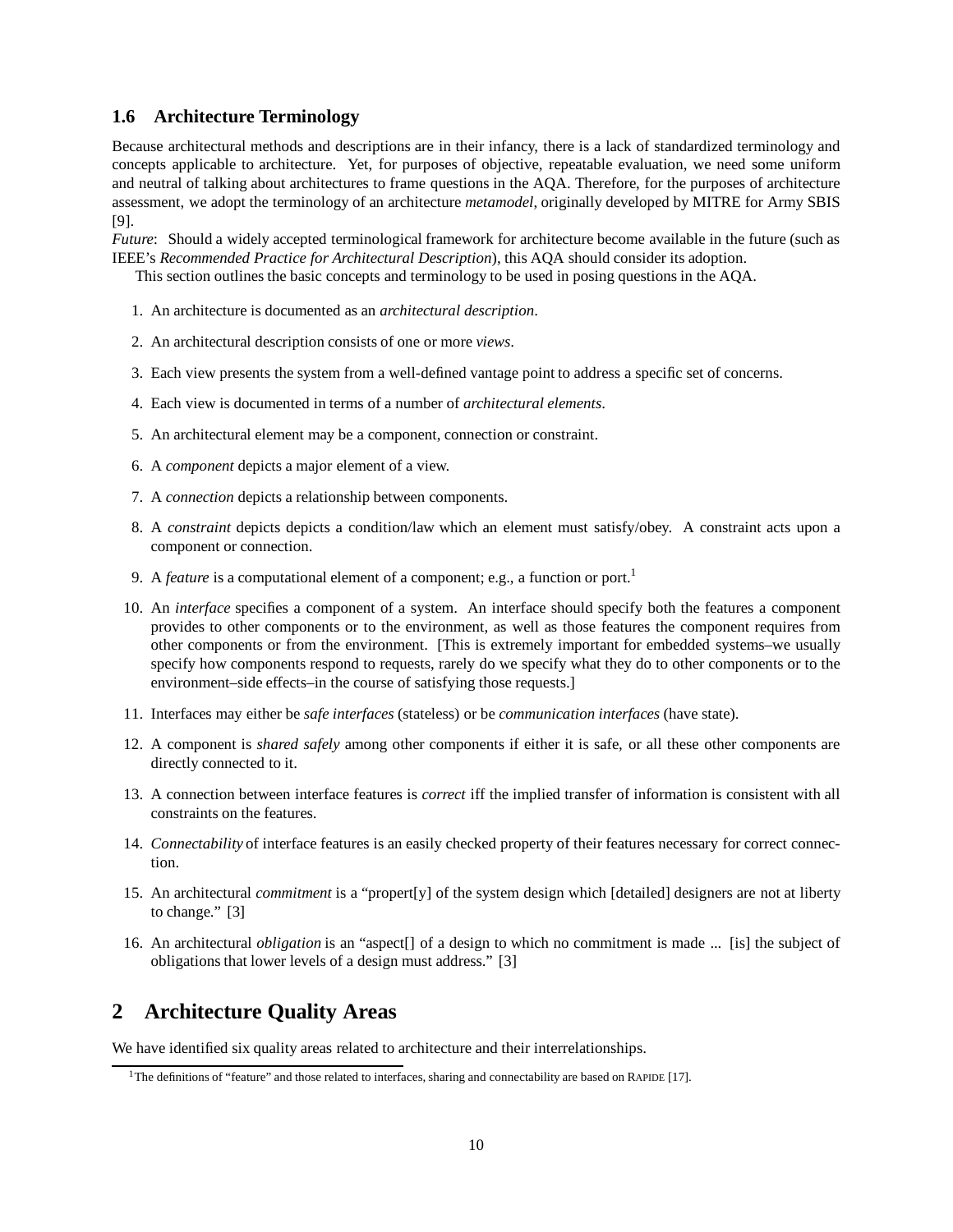# **2.1 Understandability**

An architecture is useful only insofar as it is expressible to others. Architecture understandability is a prerequisite to each of the other quality areas – if an architecture can not be understood, it can not be readily implemented, maintained or evolved. We assess understandability in terms of the conceptual foundations underlying the architecture, the techniques used to create it, the description used to record and analyze it and the qualities of that resulting description. Understandability is largely generic rather than program specific.

# **2.2 Feasibility**

The foremost question to be asked about an architecture pertains to its *feasibility* – Does the architecture provide a sufficient basis upon which to develop a system which is an instance of that architecture and satisfies program needs. Feasibility is a prerequisite to the system's implementability, maintainability and evolvability. If the architecture does not exhibit feasibility, the system may not be readily or economically implemented and user or client needs may not be met. In the AQA, feasibility is restricted to the architecture – the AQA does not address the feasibility (capability) of the development team to implement the architecture, or the feasibility of its approach.

# **2.3 Openness**

An architecture exhibits *openness* if it describes a system which can operate in an open system environment. An open system is built to exploit public interfaces and services, exhibiting minimal dependence on proprietary systems or APIs. Such interfaces allow smooth upgrade of system components conforming to those interfaces, increased portability to new platforms, and minimal machine dependencies.

**Note:** Openness also contributes to simplicity because standardly defined interfaces routinely have well-defined behaviors.

# **2.4 Evolvability**

An architecture is *evolvable* if it exhibits a degree of changeability to meet new user or client needs, and may be adapted to new, unanticipated missions, while preserving the integrity of the original architecture. Evolvability is measured against the vision statement. Prerequisites: Feasibility and Maintainability.

# **2.5 Maintainability**

Once a system is built, an architecture has implications for the *maintainability* of that system. One ingredient of that maintainability is the maintainability of the architecture itself.

# **2.6 Client Satisfaction**

The quality areas above (Understandability, Feasibility, Openness, Evolvability and Maintainability) are general characteristics pertaining to the quality of a system's architecture. For a given system, they may be assessed independently of that system's mission, requirements, etc.

However, a key ingredient of the quality of an architecture must be its ability to yield a system which meets its requirements in the context of its mission. These concerns are (necessarily) project- and system-specific. The purpose of this area, *Client Satisfaction*, is to provide a point for the collection of these project- and system-specific concerns.

As with the other quality areas, Client Satisfaction is analyzed through a number of contributing factors. To do so, we must "tune" the contributing factors to project- and system-specific concerns. This requires input from the program. We do this in the form of a needs analysis, , prior to AQA. The needs analysis determines overarching needs, goals and vision for the system. The needs analysis is then used to:

- Determine relevance and applicability of measures (specific questions) to the system under assessment.
- Determine thresholds and prioritization of measures and factors to the system under assessment.
- Inventory system-specific items for assessment.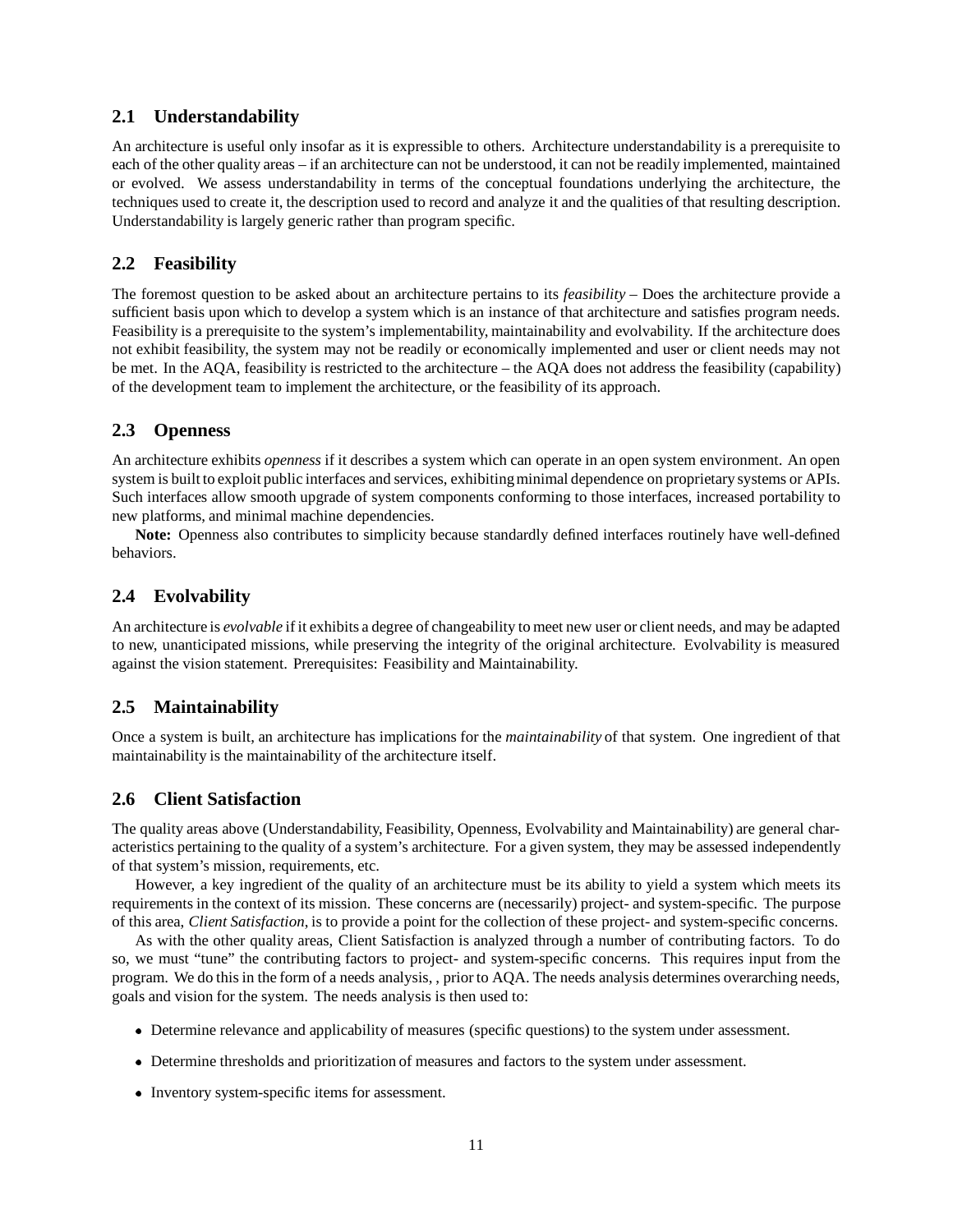# **3 Quality Factors**

This section identifies the *quality factors* which contribute to the quality areas of the previous section. For each factor, a brief description is presented, followed by a set of *measures*, used to evaluate the factor. The correlation of factors to areas is described below (see 4).

### **3.1 Conceptual Foundations**

This factor addresses whether the architecture is being developed against a well-defined set of concepts, or *conceptual foundation*. The purpose of this factor is to determine the well-foundedness and intellectual accessibility of this frame of reference – not necessarily its appropriateness for this system. It investigates, for example, whether terms and concepts pertaining to software systems architecture, like "architecture" and related concepts are well-defined. For a discussion of relevant terminology and concepts, see [12].

**Note:** This section is somewhat abstract by itself. An example here would be helpful to clarify how we are using the term "conceptual foundations". Consider the Air Force's CCPDS-R: TRW developed NAS (Network Architecture Services), an infrastructure framework to support the development of message-based command and control systems. The NAS conceptual framework established a set of architectural constructs: sockets, circuits, processes, tasks, etc., for the architect to use. Underlying this, were the theoretical foundations based on Ada's tasking model. Other humorous examples of what happens when there is a mismatch between foundations and the desired architecture: such as a certain program's Object View consisting of data and functions; and Danny Cohen's "global clock" for SDI – which happily ignored relativistic effects in a distributed system.

*Key Entities:* conceptual foundations, terms and concepts, intended stakeholders

- 1. What, if any, conceptual foundations underlie the development of the subject architecture? (*List.*)
- 2. Are the conceptual foundations identified and documented?
- 3. Do the conceptual foundations include a definition of "architecture"?
- 4. Are relevant terms and concepts identified and defined as a part of the conceptual foundations?
- 5. Are the definitions of relevant terms and concepts self-contained so that they are comprehensible and accessible to others? (Published, etc.)
- 6. Do the conceptual foundations provide, at a minimum, analogues for each of the terms defined above (see 1.6)? (*Map subject terms and concepts to those of the metamodel.)*
- 7. Is the purpose of an architecture well-defined within the conceptual foundations?
- 8. Is the scope of an architecture well-defined within the conceptual foundations?
- 9. Are the audiences and intended stakeholders for an architecture clearly identified within the conceptual foundations? *(List the intended stakeholders and audiences.)*
- 10. *For each audience and stakeholder*: Do the conceptual foundations identify those needs which the architecture is intended to address?
- 11. Are the conceptual foundations well-founded? I.e., is there a cited theory, practice or other discipline upon which the architectural foundations are based?
- 12. Is there a reference model depicting relation of architecture to the rest of the system?
- 13. Are the foundations documented? Are they expressed such that they may be objectively analyzed?
- 14. Do the conceptual foundations support any formal model of system architecture such that resulting architectural descriptions may be reasoned about or analyzed?
- 15. Are the conceptual foundations appropriate for the domain of application of the subject system?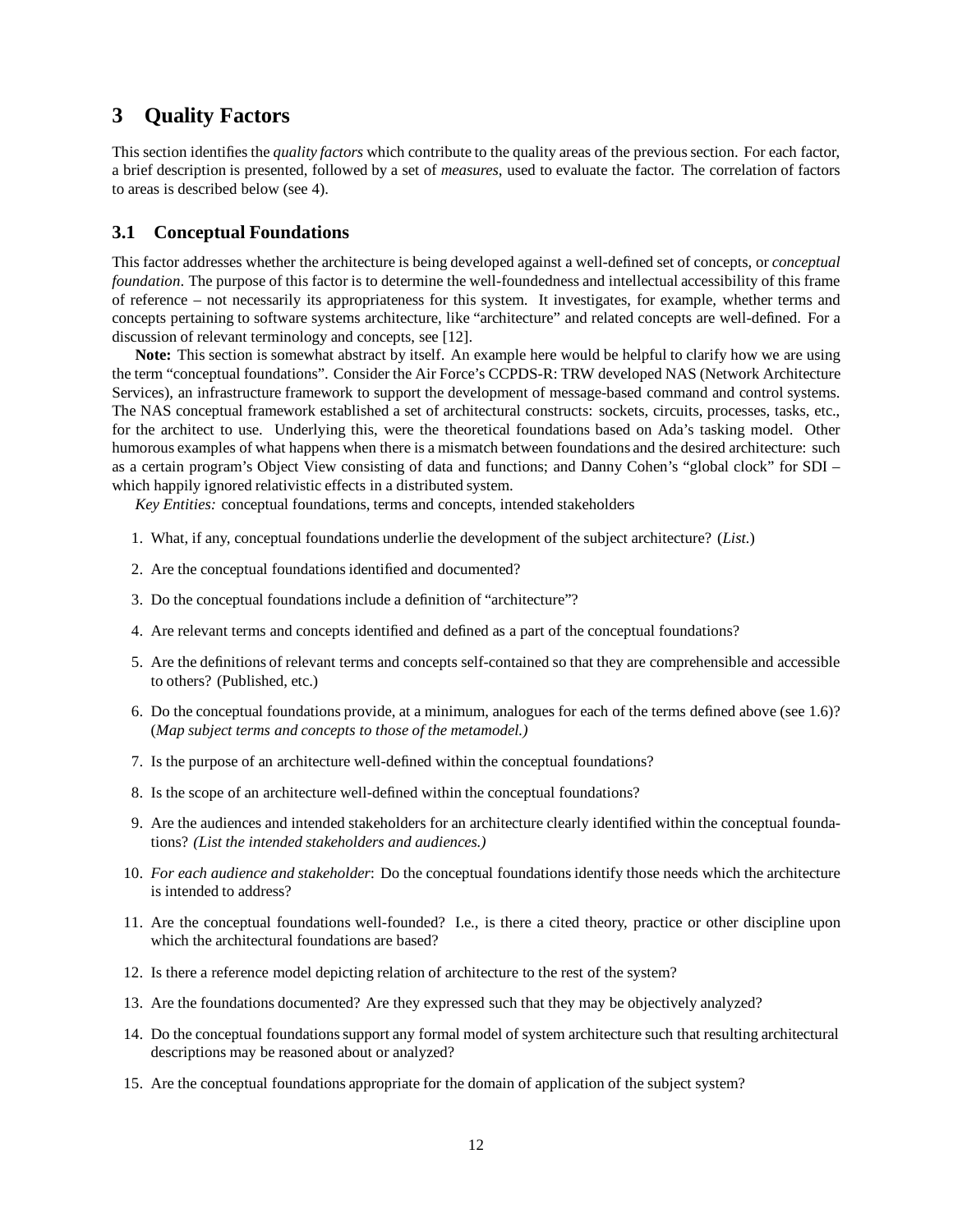- 16. Are the conceptual foundations appropriate for the class of systems of which this is an instance? (real-time, embedded, distributed, dynamic, legacy, MIS, ...)
- 17. Is there a documented rationale for the conceptual foundations?
- 18. Are there precedents for use of these foundations for related or similar systems?
- 19. Were alternative foundations considered?
- 20. Is there a demonstrable commitment to the foundations from the architect's organization?
- 21. Have the implications and ramification of the foundations been analyzed? Have trade-offs been considered?

### **3.2 Architecture Documentation**

This factor addresses the quality of the *documentation set* (including actual documents and any other artifacts, such as simulations, mathematical models, executable prototypes, etc.) of the architecture, relative to the conception of that architecture, and anticipated usage of the documentation by the client, system developers, and other stakeholders. The intent of this factor is to establish that a conception of the architecture is reflected in actual documentation in a usable form.

*Key Entities:* Architectural documentation

- 1. Is the architecture documented?
- 2. What architecture documentation is available? (*List.*)
- 3. Is the architecture documentation consistent with the conceptual foundations?
- 4. Does the architecture documentation meet the purpose, scope of architecture as defined by the conceptual foundations?
- 5. Is it feasible to identify the relevance of the documentation for the various stakeholders?
- 6. Is the architecture documentation accessible to relevant audiences and stakeholders?
- 7. Does it clearly identify architectural assumptions and decisions?
- 8. Is the architecture expressed in a manner which is appropriate to its audiences?
- 9. Is the format of documentation appropriate to the size and scope of the architecture?
- 10. Is the architecture documentation available in a machine-readable format?
- 11. Does documentation provide an overview of the architecture?
- 12. Does documentation provide guidance to its contents and to other relevant documentation?

### **3.3 Architecture Description Techniques**

This factor deals with the quality of means (notations and conventions) by which architectural information is expressed within the architecture documentation including any notations for representing architectural constructs.

**Note**: This section draws upon the SEI's Descriptive framework for Architecture Description Languages [14] and Hilliard's comments on an early draft of same.

*Future*: Revisit this factor to consider understandability vs. expressivity, elegance vs. obscurity. At present, the best score would go to a highly expressive, unconstrained notation – e.g., English.

*Key Entities:* Architectural elements (i.e., components, connections, constraints, and views), notations

- 1. How are architectural elements represented notationally? (*List.*)
- 2. What architectural elements are identified for capturing architectural information? (*List.*)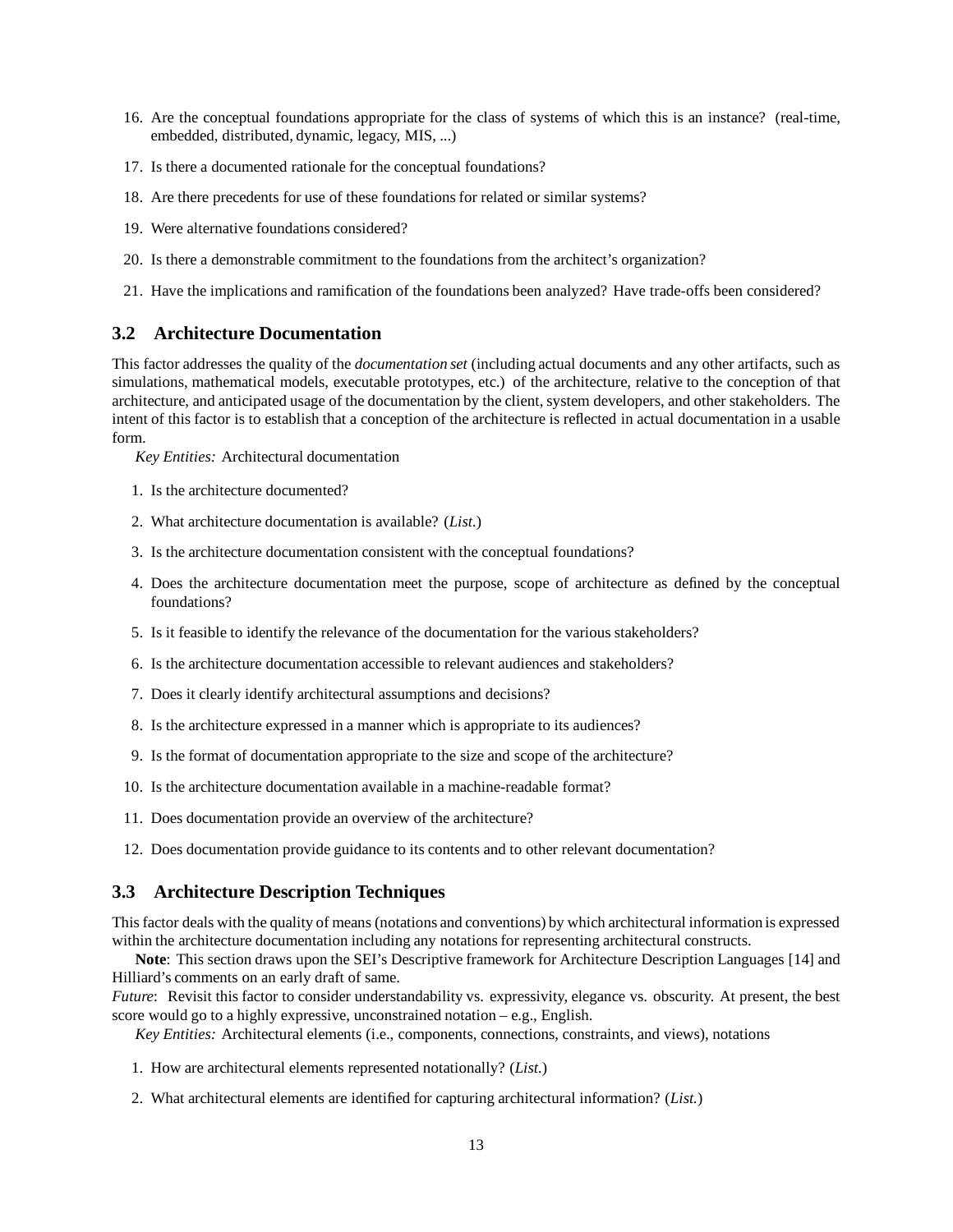- 3. Is the set of architectural elements well-defined?
- 4. Is the syntax of architectural elements well-defined?
- 5. Is the semantics of architectural elements well-defined?
- 6. Are the rules for representing architectural elements documented?
- 7. Does technique support meaningful naming?
- 8. Does the technique address naming of architectural elements, the form and scope of names?
- 9. Are architectural elements typed?
- 10. Can architectural element types be defined by the user (architect)?
- 11. Can architectural elements be associated with additional information? (such as function, realization)
- 12. Are there guides or handbooks for architects and other audiences describing the architectural elements and their usage?
- 13. Does the technique permit the expression of various architectural styles? (e.g., pipe-and-filter, event-driven, client-server, blackboard)
- 14. Does the technique place limits on the styles it may be used to express?
- 15. Does technique allow the expression of various architectural topologies? (e.g., layered, object-oriented, messagepassing, transactional, rule-based)
- 16. Does technique place limits on the expression of architectural topologies? (such as hierarchy, DAG, bag)
- 17. Can technique be used to capture other, known architectural concepts?
- 18. Does technique provide mechanisms which permit the expression of deferred architectural decisions?
- 19. Does architectural technique have provisions for inter-view cross references?
- 20. Does architectural technique have provisions for presentation control? (such as text vs. graphics, report generation)
- 21. Does architectural technique facilitate ease of change of architectural descriptions?
- 22. Does technique have constructs to effectively manage architectural complexity (e.g., views, packages or modules)?
- 23. Is the architecture technique ergonomically engineered for human?
- 24. Is technique well-known?
- 25. Does technique support means to distinguish architectural information from design?
- 26. Does the architectural technique allow expression of commitments?
- 27. Does the architectural technique allow expression of obligations?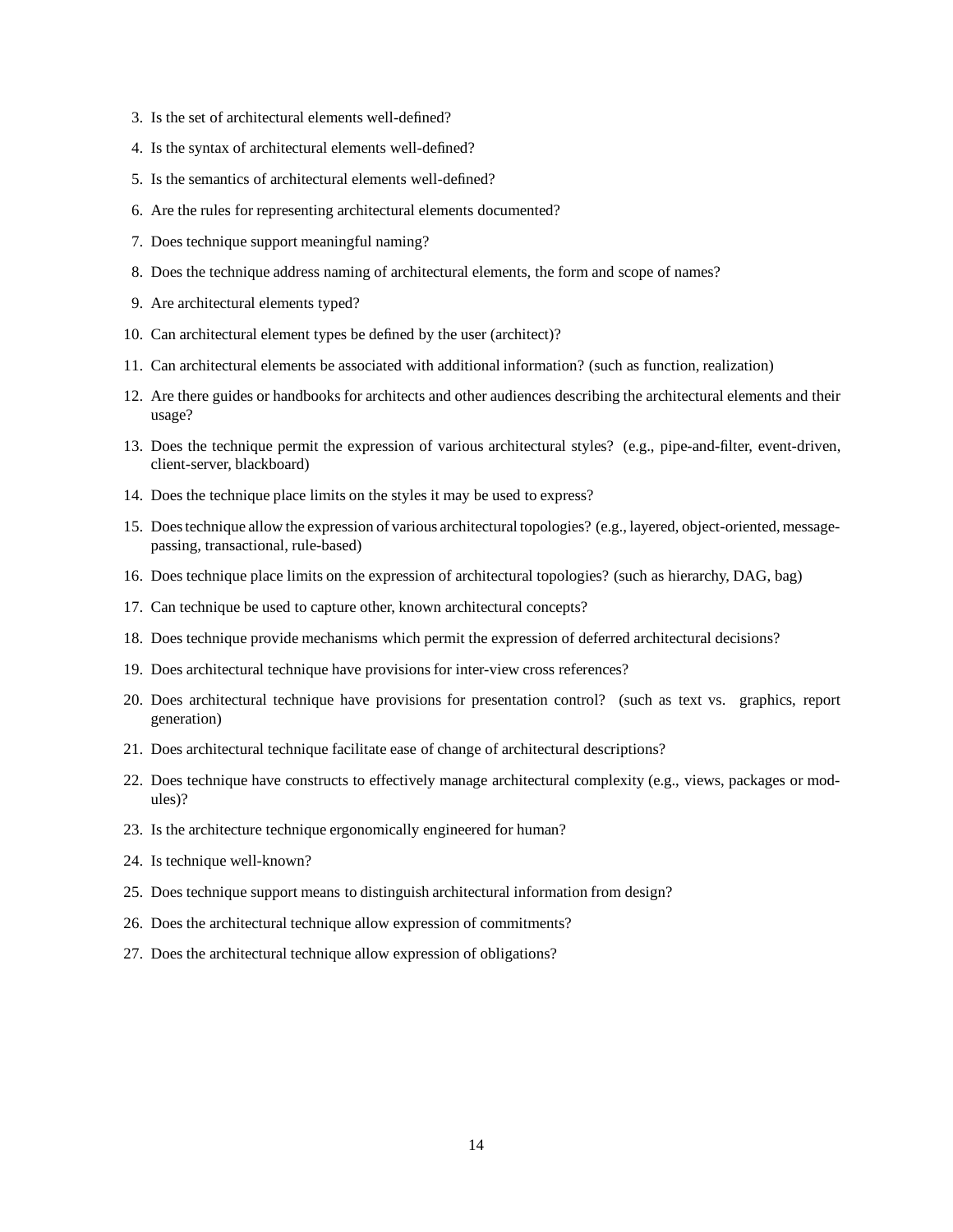# **3.4 Analyzability**

This factor addresses whether the architecture description, as developed using the notations and techniques of the previous section, may be analyzed for consistency, completeness and other characteristics. It further addresses whether these analyses may be supported by procedures or automated tools. Analyzability contributes to: (1) the quality of the architectural documentation, insofar as analysis improves its consistency and completeness; and (2) the quality of the resulting system, to the extent that analysis of the architecture enables the architect to anticipate future system properties.

*Key Entities*: analysis techniques, analysis tools

- 1. What does one need to know to analyze an architecture, given the conceptual foundations and their theoretical underpinnings?
- 2. What kinds of analyses are defined by the method to be applied to an architecture description? (*List.*)
- 3. Is each applicable or relevant emergent property (3.5) addressed by at least one analysis technique?
- 4. What additional kinds of analyses may be applied to an architecture description? (*List.*)
- 5. Does representation have a machine-readable, storable form?

For each analysis technique listed above:

- 1. Does the technique support "mechanical" (systematic) checking of architectural descriptions?
- 2. Is there a formal model underlying this checking?
- 3. Does the technique allow analysis of dependencies between elements?
- 4. Does the technique allow analysis of the behavioral consequences architectural constraints?
- 5. Does the technique allow analysis of the behavioral consequences of architectural decisions?
- 6. Using the technique, can quantitative measures (performance, accuracy, precision, ...) be associated with architectural elements?
- 7. Does the technique allow for aggregating quantitative measures and developing budgets of same? (such as resource utilization and "flow")
- 8. How well does the technique "play with" other analysis techniques?

#### **3.4.1 Accountability**

#### **Completeness Analysis.**

- 1. Does the technique define one or more criteria for completeness of the architectural description?
- 2. Are there pre-defined rules for checking completeness?
- 3. Are there provisions for the user (i.e., architect, or other stakeholder) to define additional rules for completeness checking and perform them?

#### **Consistency Analysis.**

- 1. Does the technique define one or more criteria for the consistency of an architectural description?
- 2. Are there pre-defined rules for checking consistency of the architectural description?
- 3. Are there provisions for the user (i.e., architect, or other stakeholder) to define additional rules for consistency checking?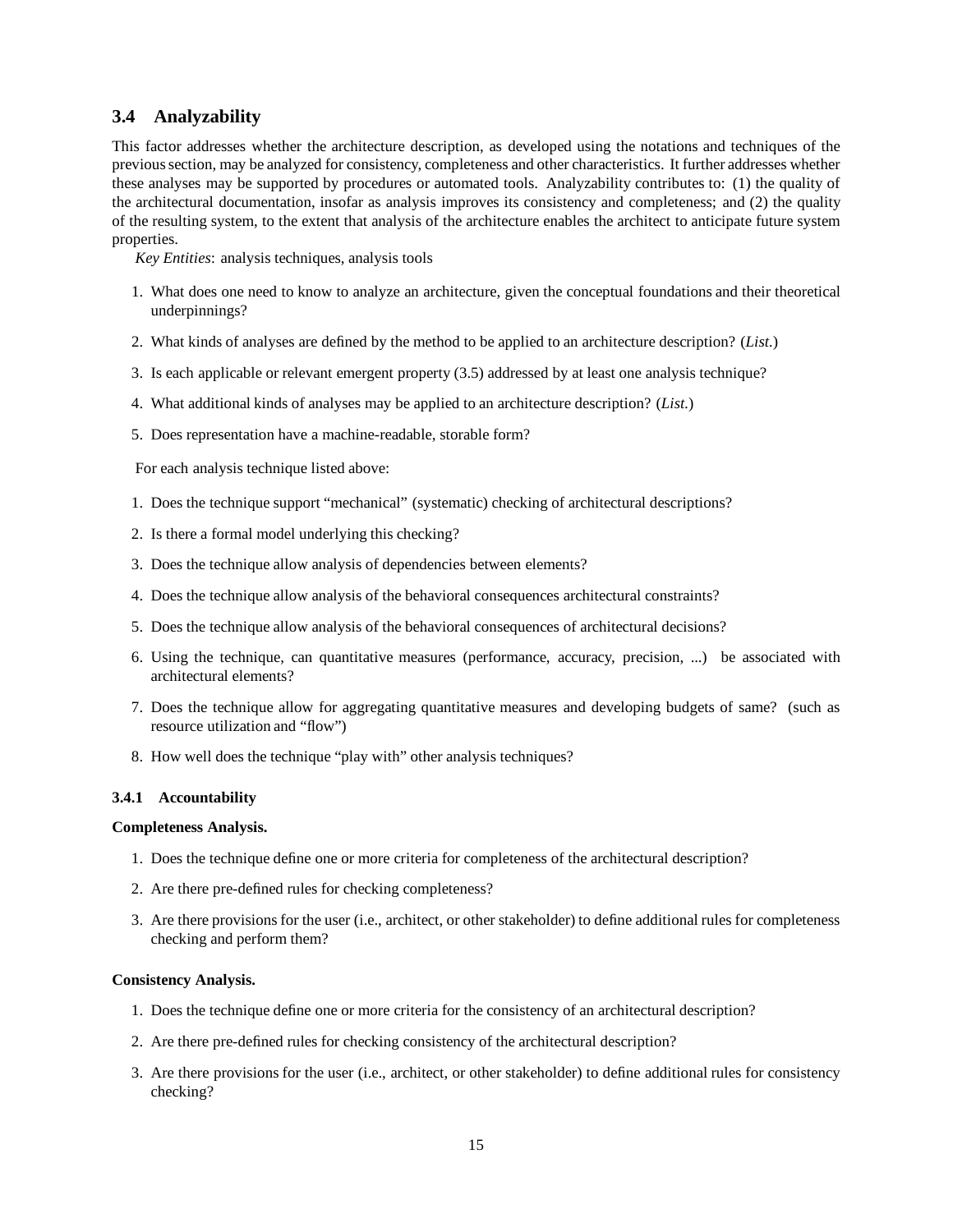**Extra-Architectural Links.** This section measures "traceability" between architectural documentation and other artifacts.

*Future*: Add a picture to clarify the notional document types and their relationships: needs repository, goals and vision statements, handbook of architectural technique, architectural documentation, architectural description, requirements specifications, etc.

- 1. Does the architectural technique have provisions for recording the history of and changes to the architectural description?
- 2. Does the architectural technique have provisionsfor capturing assumptions made in the architectural description?
- 3. Does the architectural technique have provisions for tracing architectural decisions to needs?
- 4. Does the architectural technique define how architectural elements may be linked to needs?
- 5. Does the architectural technique define criteria of consistency between architectural descriptions and information in other documents?
- 6. Are there rules for checking consistency between architectural description and other documents?

#### **3.4.2 Conformance**

- 1. Does architecture as documented conform to the conceptual foundation's definition of architecture?
- 2. Does the architectural description allow the resulting design to be tested or verified for conformance?
- 3. Are there precedents where this architecture has led to a conforming implementation?
- 4. Do conceptual foundations provide a way for an architecture to address operational, technical and system concerns?

*Future*: Conformance to architectural frameworks or guidelines (such as DoD's Joint Technical Architecture [6] or the X/Open Architectural Framework [22].

#### **3.4.3 Tool Support**

- 1. Are there tools to support each of the analysis techniques listed above?
- 2. Are there tools to support the creation of architectural models?
- 3. What tools support the creation, maintenance and analysis of architectural models? (*List.*)

### **3.5 Emergent Properties**

Complex systems often are meant to exhibit desired properties or characteristics which can not be localized to specific components or connections. Such properties are called *emergent*. Many of the desirable properties of engineered systems are emergent, rather than local – typically the "ilities" cited in requirements or other sources. To achieve these properties in the delivered system, that system's architecture must take some cognizance of these properties.

Not every architecture needs to give equal weight to all of these properties – their relevance or weighting for a given architecture will vary with stakeholder needs and priorities. This section serves as a checklist of these properties, and provides a set of measures for each – to relate their coverage in the architectural documentation against stakeholders' concerns.

- 1. Based on the needs, goals and vision statements for the system, what are the critical emergent properties which should be addressed by the target architecture? (*List.*)
- 2. Is each critical emergent property addressed by a suitable analysis techniques?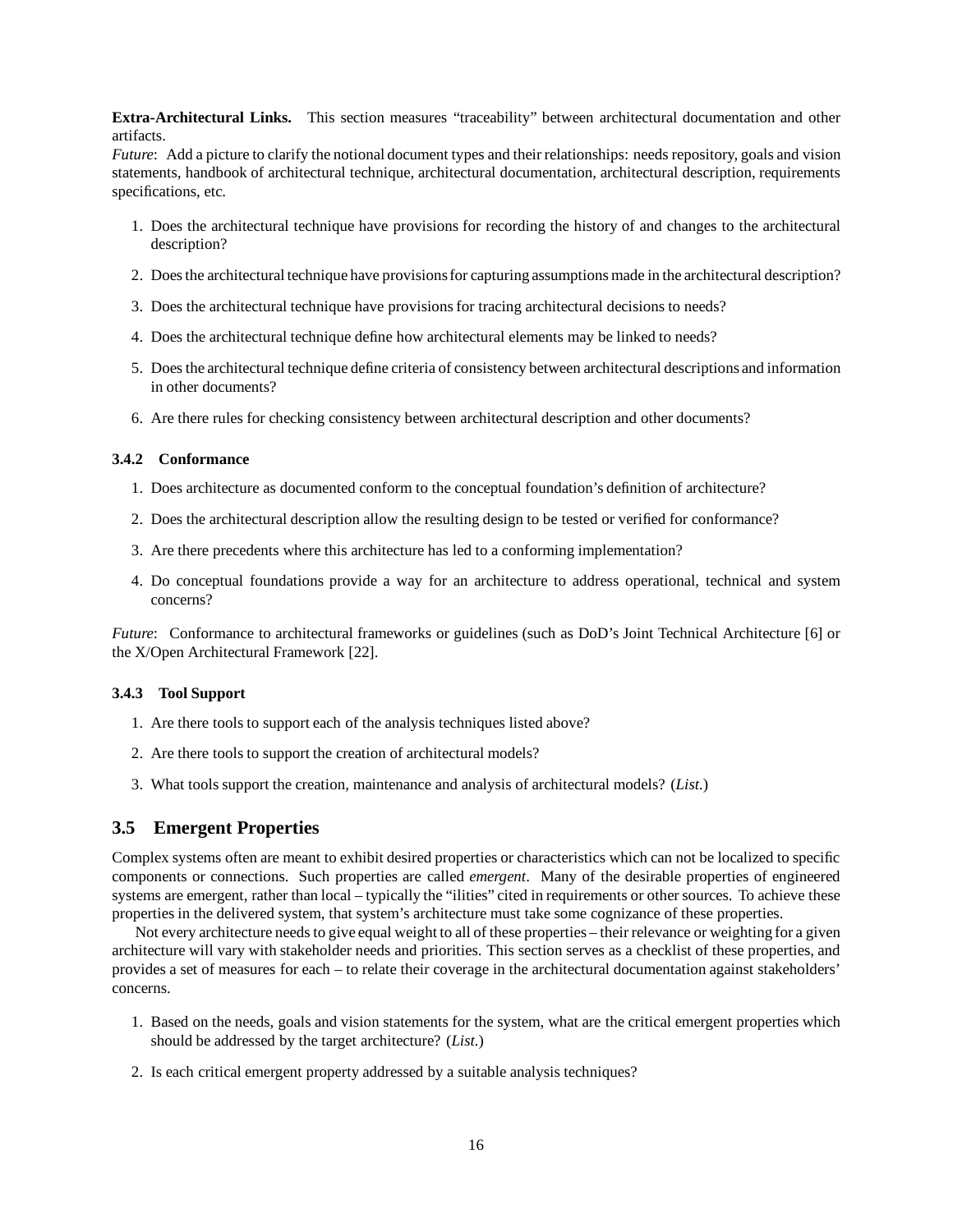### **3.5.1 Security**

Security aspects of a software system's architecture entail consideration of three distinct areas: *confidentiality* which assumes that information is not disclosed to unauthorized entities or processes, *integrity* those characteristics which ensure that resources operate correctly and data in the system is accurate, and the *denial of service* which is the result of any action or series of actions that prevent any part of a telecommunication or automated information systems from functioning [1].

Security becomes a concern when classified or unclassified but sensitive data is to be processed in the target system. Other concerns which may need to be addressed by the assessment include whether or not the architecture addresses multiple clearances and additional access restrictions predicated on categories and compartments. If security is a concern then the following questions apply.

- 1. Does the architecture identify each expected user type and their clearances?
- 2. Does the architecture identify the components comprising the trusted computing base (e.g., servers, PCs, routers, gateways, cryptographic support, operating systems, database management systems)?
- 3. Does the architecture address the classification levels of the data that is to be handled by each element?
- 4. Does the architecture identify the environment where the elements will reside? (i.e., whether or not components and connections will be contained in a protected environment)
- 5. Does the architecture identify how each user type will access the system (e.g., protocols such as FTP, Telnet) and the potential vulnerabilities arising from this access?
- 6. Does the architecture identify the type of access (C,R,U,D) that will be needed for each user type?
- 7. Does the architecture address the external systems and classification levels of the data to be exchanged with each system?
- 8. Does the architecture address the type of mechanisms that will be used to exchange data with the external systems (communication protocols such as Internet, FTP)?
- 9. Is the architecture capable of being expanded to accommodate future security goals? (e.g., the ORD may indicate that the threshold is System High and the objective is to support a multi-level secure mode of operation)
- 10. If encryption is needed for data flowing through unprotected environment, are the components and connections that will support encryption identified?
- 11. If encryption is needed, is the encryption type identified in the architecture? (E.g., Class I, Classified information or Class II, Sensitive but Unclassified)
- 12. If encryption is a need, does the architecture address key management?
- 13. Does the architecture identify the critical data to which integrity mechanisms will be applied?
- 14. Does the architecture identify the components and connections that will support the implementation of data integrity?

### **3.5.2 Dependability**

*Dependability* is defined to be the "quality of service provided by a particular system". Dependability includes reliability, availability, and safety. The following definitions are assumed in the remainder of this section [19]:

- 1. *Availability* is defined to be the conditional probability that a system is operating correctly (without failure) and is available to perform its functions at an instant of time.
- 2. *Reliability* is defined to be conditional probability that a system performs correctly (without failure) throughout an interval of time given that the system was performing correctly at the beginning of the interval of time.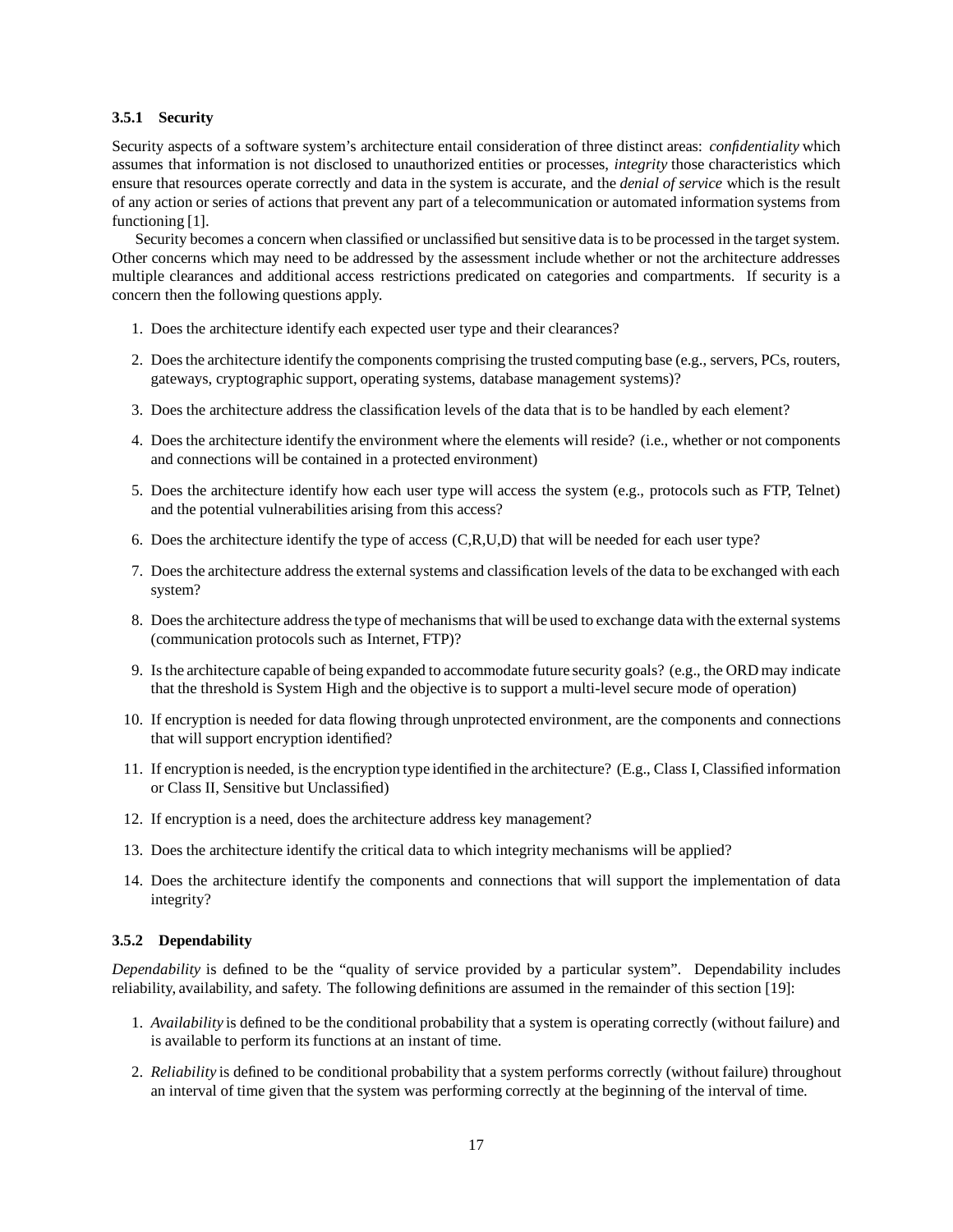- 3. *Failure* is the deviation of the delivered service from the specified service where the service specification is an agreed description of the expected service [2].
- 4. *Safety* is the freedom from those conditions that can cause death, injury, occupational illness, or damage to or loss of equipment or property or damage to the environment [7].
- 5. *Hazard* is a state or set of conditions of a system that, together with other conditions in the environment of the system, will lead inevitably to an accident [16].

**Reliability and Availability.** During the architectural phase of system development, a number of strategies will be examined for meeting reliability and availability needs. These alternative strategies and the resulting trade-offs should be captured in the architecture documentation.

In most circumstances, systems will evidence either a reliability need (e.g., for critical missions such as aircraft flight control) or an availability need (usually associated with a command and control-like missions). Seldom will it be necessary to evaluate an architecture against both the reliability and availability needs.

There is a strong relationship between mechanisms that support fault tolerance and these two emergent properties. Therefore, the AQA has includes measures to address the identification of single point failures and components that support fault tolerance.

- 1. Does the architecture identify component numbers and types (e.g., PCs, workstations, mainframes, bridges, routers, gateways, operating systems, data stores)?
- 2. Is there an initial prediction of availability for each of the major architecture alternatives?
- 3. Does the architecture address the critical failures and their relationship to the components and connections?
- 4. Does the architecture address the critical failures and the resultant impacts on the architecture?
- 5. Does the architecture identify single points of failure and redundancies?
- 6. Is there an initial prediction of reliability for the each of the primary architecture alternatives?
- 7. Does the architecture identify how the system will handle off-nominal conditions (e.g., loads that exceed the stated need)?

**Safety.** For those systems where there is some risk with respect to loss of life, injury, environmental harm, or loss of equipment, the architecture should address safety.

- 1. Does the architecture identify the components and connections that address system safety?
- 2. Does the architecture documentation identify the hazards to be addressed by these elements?
- 3. Are there any hazards that have not been addressed by the architecture documentation?
- 4. Does the architecture introduce new hazards? Have they been recognized and addressed?

### **3.5.3 Usability**

For interactive systems, the means by which the various end users of the system will interact with the system should be addressed by the architecture. *Usability* is the "effort required to learn, operate, prepare input, and interpret output of the system" [18].

*Future*: Usability is one important case of operability, for which the stakeholders are the end users of the system, other cases will be dealt with in future versions.

- 1. Does the architecture address a user interface concept?
- 2. Does the architecture enforce a common "look and feel" that will help ensure that there is a consistent user interface for appropriate classes of users?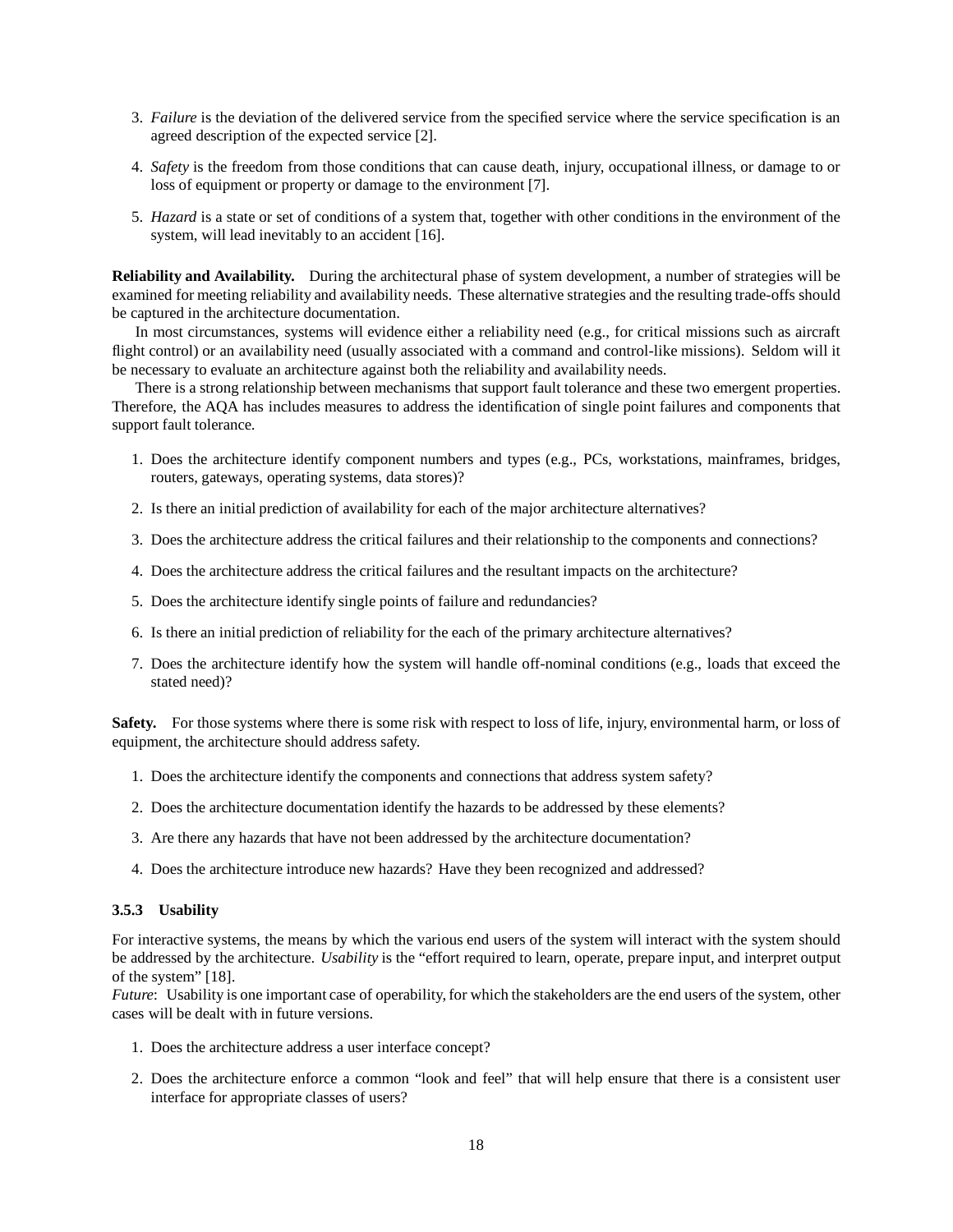- 3. Does the architecture identify the elements (e.g., toolkits, special input/output devices) that support the user interface?
- 4. Does the architecture support the usability goals of client?
- 5. Does the architecture support customization and extension of the user interface by users and others?

### **3.5.4 Interoperability**

Interoperability may be defined as [13]:

- 1. The ability of systems, units or forces to provide services to and accept services from other systems, units, or forces and to use the services so exchanged to enable them to operate effectively together, or
- 2. The condition achieved among communications-electronics systems or items of communications-electronics equipment when information or services can be exchanged directly and satisfactorily between them and/or their users.
- 1. Does the architecture identify the external systems that are to interoperate with the subject system?
- 2. Does the architecture identify the protocols that will be used to support the interoperations between the subject system and the external systems?
- 3. Does the architecture identify the data elements (and their attributes) that are to be exchanged between the subject system and the external systems?
- 4. Does the architecture identify the services that are to be provided by the external systems in order to support the operations at the subject system?
- 5. Does the architecture identify the services that are to be provided by the subject system in order to support the operations at the various external systems?
- 6. Does the architecture identify any behavioral or other constraints on interoperability of data and services?

### **3.5.5 Physical Characteristics**

*Physical characteristics* which include component footprint (the dimensions of a component), weight, and power (e.g., the need for UPS, the cycles per second) constraints have become less of an architectural driver. Technological advances in electronics (e.g., miniaturization, less power consumption) have led to the decreased emphasis in power weight, and footprint as architectural drivers.

*Future*: This section will be the subject of further elaboration as needed for specific systems. It is expected that for most systems only a subset of the following questions will be applicable.

- 1. Does the architecture address weight needs?
- 2. Does the architecture address footprint needs?
- 3. Does the architecture address set up and tear down needs?
- 4. Does the architecture address power needs?
- 5. Does the architecture address environmental and climatic concerns (such as temperature, humidity, and sand)?

### **3.5.6 Survivability (Future)**

Survivability is the ability of the system to provide continuous and adequate performance of critical services and functions even after a successful attack. An attack may be a result of nuclear weapons effect, jamming, terrorism, conventional weapons, terrorism, and information warfare.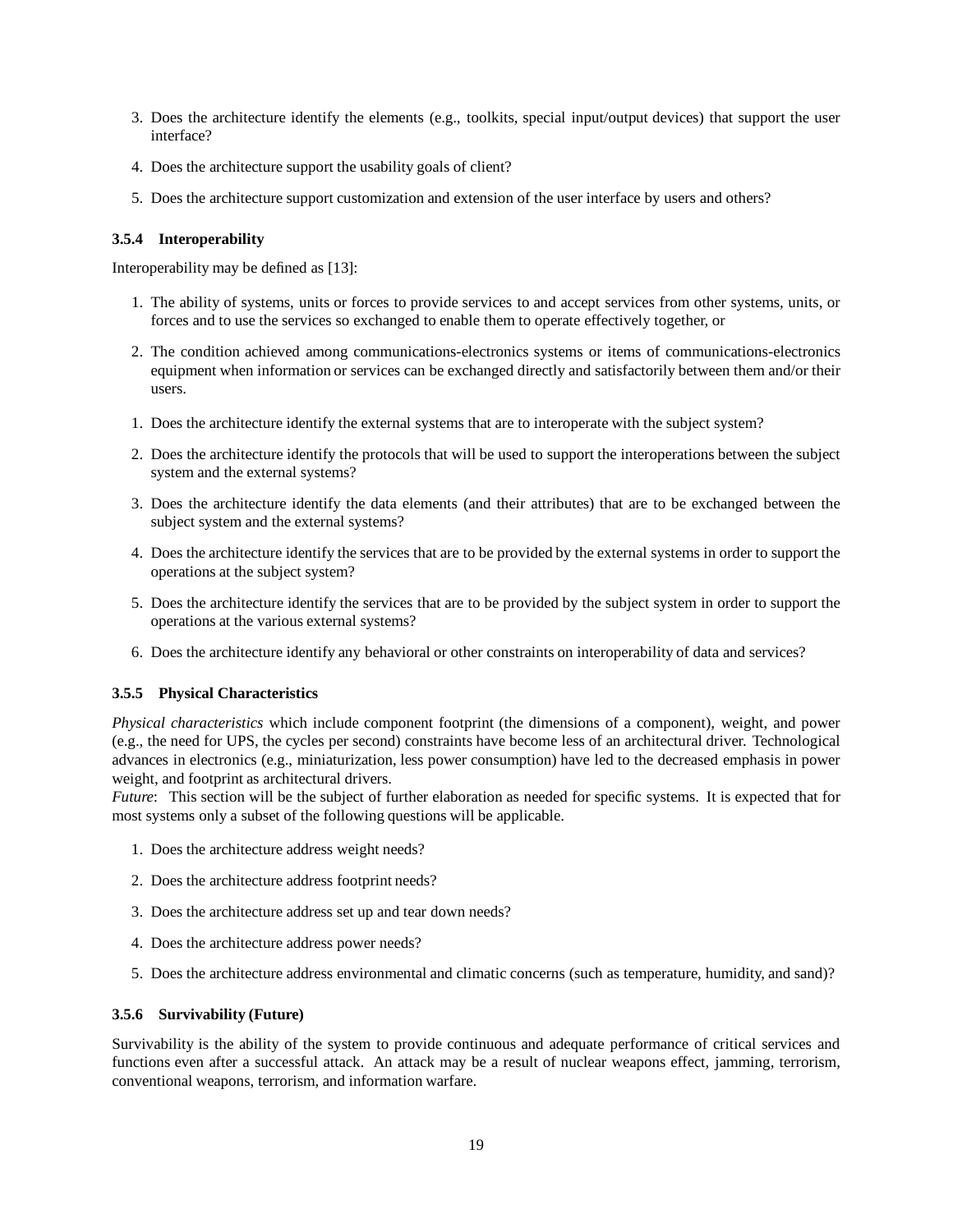### **3.5.7 Performance Characteristics**

Performance characteristics which include mean response time, average throughput and the variance of both of these characteristics as seen by the users, will often influence the architecture. To support the analysis of the architecture with respect to performance characteristics, the following definitions are assumed:

- 1. A *hard deadline* is time constraint which cannot be violated without a critical system failure.
- 2. A *soft deadline* can tolerate some violation of a time constraint without causing a critical failure.

The following measures are used to assess whether the architecture has potential risks in meeting performance needs.

- 1. Does the architecture documentation identify the hard and soft deadlines and loading constraints?
- 2. Does the architecture documentation identify the key external events that are related to the soft and hard deadlines?
- 3. Does the architecture identify the components that are involved in scheduling common resources (e.g., processes, tasks, network bandwidth)?
- 4. Does the architecture identify the temporal relationship between the components and the hard and soft deadlines?
- 5. Does the architecture documentation identify the scheduling strategies that will be used to meet constraints?
- 6. Does the architecture address priority inversions?
- 7. Does the architecture identify the granularity for the clocks that will support scheduling?
- 8. For distributed systems that requires synchronized clocks, does the architecture address the synchronization of clocks?

### **3.5.8 Modes of Operation (Future)**

A number of target systems may have the need to support two or more modes of operation and different states.

- 1. Does the architecture address the modes of operations?
- 2. Does the architecture address the transitions between states?

#### **3.5.9 Affordability (Future)**

*Affordability* is the condition that the lifecycle cost associated with the system is within the expected costs of the client.

- 1. Does the architecture contain sufficient information in order to perform a preliminary cost for acquiring and maintaining the selected system?
- 2. Is the preliminary cost for acquiring the system and maintaining the system within the client's budget?
- 3. Does the architecture documentation contain sufficient information with respect to alternative architectures in order to obtain preliminary estimates of the costs associated with these alternative systems?

#### **3.5.10 Supportability (Future)**

Supportability is the ability for the architecture to support the client's logistical needs. For AQA, this assessment must be considered to be preliminary and will be qualitative.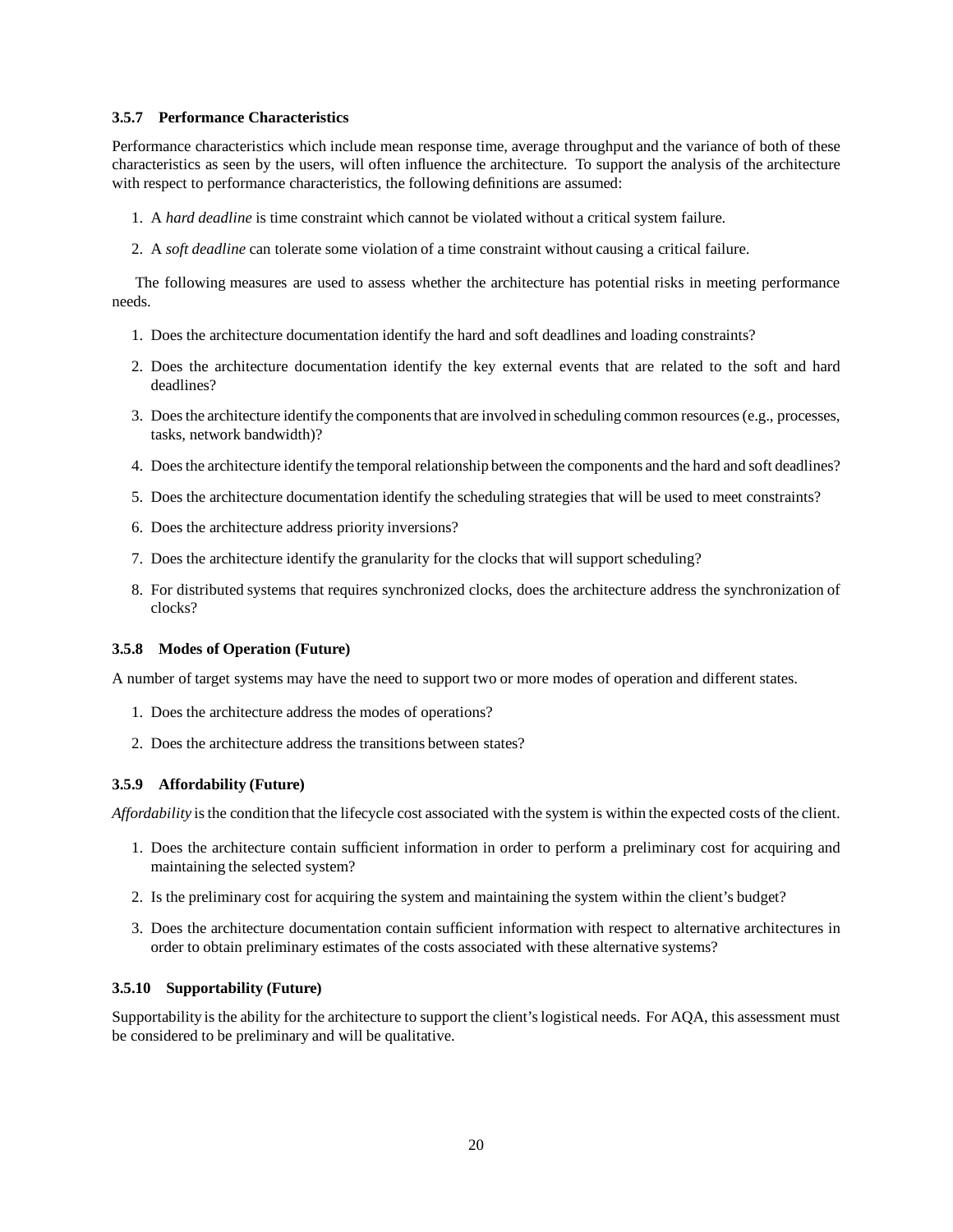### **3.6 Patterns and Idioms**

This factor assesses the quality of the architecture with respect to its identification and use of organizing principles such as computational models, programming and design idioms, and "patterns". The use of such principles demonstrates: (1) awareness of system concerns; (2) intent to address them; and, (3) provision of solutions compatible with other constraints. This factor contributes to understandability and feasibility.

A *pattern* is defined as a solution to a particular system development problem, in a particular context. For example, many embedded systems require hard deadline scheduling of tasks. Possible architectural patterns applicable to this problem include periodic (cyclic executive) scheduling and rate monotonic scheduling. Ideally, a pattern should be capable of being defined and described separately from any system in which it is employed. One could attempt to "reverse engineer" such patterns out of actual architectures in which they have been used, but this is both inefficient and possibly inaccurate – since a pattern may need to be tailored for some specific aspects of a particular architecture.

*Key Entities*: a description of a pattern may include all of the following [5]:

- 1. The *Name* of the pattern.
- 2. The *Problem* the pattern is trying to solve.
- 3. The particular *Context* in which the pattern solves a problem. For example, the use of an enterprise-wide data model probably makes sense in a problem context where distributed data management is a concern – the architecture for an air-to-air missile is probably not an appropriate context for this pattern.
- 4. *Forces*, or *Tradeoffs*, which explain how the use of the pattern trades off among various properties of the architecture in order to improve some of its properties, possibly over others. Force is the explanation of the potential tension among certain potential properties; use of the pattern represents a conscious tradeoff in this tension. For example, the use of a "cyclic executive" approach to hard deadline scheduling emphasizes simplicity and prior expertise, over Evolvability and openness of the resulting architecture. Alternative scheduling policies might make different tradeoffs.
- 5. The *Solution* describes the structure and behavior of the result, or how to build that result.
- 6. *Examples* and *Visual Analogies*: These help explain the pattern.
- 7. *Force Resolution* or *Resulting Context*: This explains what forces (issues and properties) the pattern leaves *unresolved*, and what other patterns might be applied to resolve these remaining issues. If not resolved by the architecture, these may become obligations to designers. For the example of an enterprise-wide data model, issues left unresolved include resolution of "impedance mismatches" among components that support data models different from the enterprise-wide model. Patterns like the use of "wrappers" or "translators" can reconcile such different models with the enterprise-wide model.
- 8. The *Rationale* provides a justification for the pattern. A justification can be theoretical (e.g., the mathematical theory of rate monotonic scheduling), or practical (e.g., prior case studies in which the pattern was successfully employed).

Programming or design idioms may be thought of as one type of pattern Solution that is expressed in a particular programming language or design language. A pattern may *characterize* a programming or design idiom, along with descriptions of how, when or why to use that particular idiom [15].

We analogize architectural idioms as representing the Solution parts of corresponding architectural patterns. Note that whether a particular pattern should be considered as "architectural" or as "programming/design" is not always clear-cut, and that this distinction may shift over time. As programming languages improved, programmers became increasingly capable of dealing with many patterns and idioms formerly considered "architectural" (e.g., those dealing with multitasking). Unfortunately, we currently lack appropriate, robust formalisms for defining architectural idioms. Thus for the present, most architectural idioms will still need to be represented in an ad hoc manner, using colloquial English, mathematics, diagrams, etc., as appropriate to the particular pattern.

For the reasons just discussed the assessment of architecture-related patterns is less "cut-and-dried" than other factors in this assessment. The steps in patterns assessment are as follows: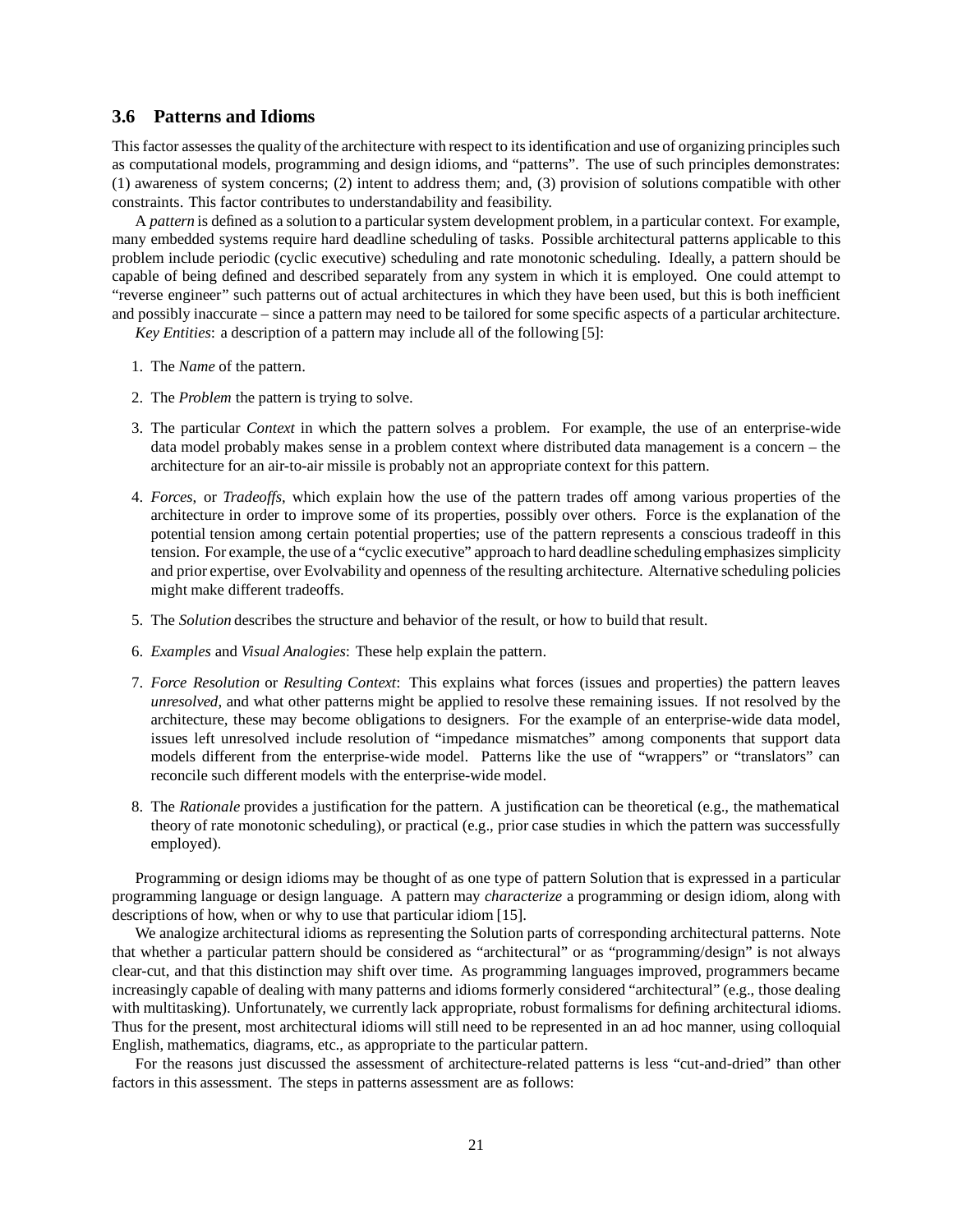- 1. Identify the key system problems that the architecture must solve. (*List.*)
- 2. Discover and inventory the predominant architectural patterns, and associate the patterns to system problems. (*List patterns and their associated problems.*)
- 3. Assess the discovered patterns with respect to the pattern attributes given above.

The concept of "architectural pattern" is related to the concept of emergent or non-local properties of a system (see 3.5). As noted above, a pattern solves an architectural problem in a way that may improve certain properties of the system even if other properties are unimproved or even made worse.

To evaluate each pattern used in a particular architecture, one would start by attempting to identify all of the above attributes for that pattern. Inability to do so might detract from the credibility of that pattern. Having identified the attributes, the next step would be to evaluate them. For example, how credible is the Rationale for each pattern?

#### **3.6.1 Inventory of Pattern Categories**

Architectural patterns may be organized into several broad categories. Two important categories of patterns are those that deal with issues of "execution time" (including events and behavioral abstractions) and "space" (including decentralization and distribution). A third category of patterns attempts to trade off such time-oriented properties against such space-oriented properties. Patterns of information management and communications (key problems in C3I) may be found in any of these three categories, depending on the particular "forces" and tradeoffs the patterns are intended to deal with. Other useful patterns may attempt to deal with any of the emergent properties enumerated (see 3.5).

*Future*: This is an open set, which we have only begun to populate.

- Note that there are other aspects of temporality besides execution time. For example, each architecture, each system, and each of their components and technologies has a finite lifetime. While issues of the lifetime and evolution of the architecture will be considered as part of this overall effort, defining appropriate "patterns of evolution" will be left as a subject for future research.
- Add category to address legacy-system related concerns.
- Incorporate Maier's principles for systems-of-systems (collective phenomena).

**Patterns of Communication.** If needs dictate that processing will be allocated to two or more processing elements to be interconnected by some type of communications media, then the architecture documentation should address the communication entities that comprise part of the target system architecture. *Communication entities* are defined to be the components and connections that provide for the control and direction for the information flows of the subject systems. These communication entities may be partitioned into two distinct categories, entities which have been dictated to the system architect by the Needs or entities that will be selected by the system architect.

- 1. Is the informational flow (information processing flows based on what the system is supposed to do) depicted in the architecture documentation?
- 2. Does the architecture identify the components that are involved in controlling, facilitating, or directing the information?
- 3. Does the architecture reflect the communication entities identified in the Needs?
- 4. Does the architecture identify the constraints for the communication entities (e.g., bandwidth, reliability, cost, and distances)
- 5. Does the architecture identify if the communication entities have the capacity to handle the expected information flow?
- 6. Does the architecture indicate if the communication entities can interoperate with one another??
- 7. Does the architecture indicate if non-standard entities (non-COTS) being used to support communications?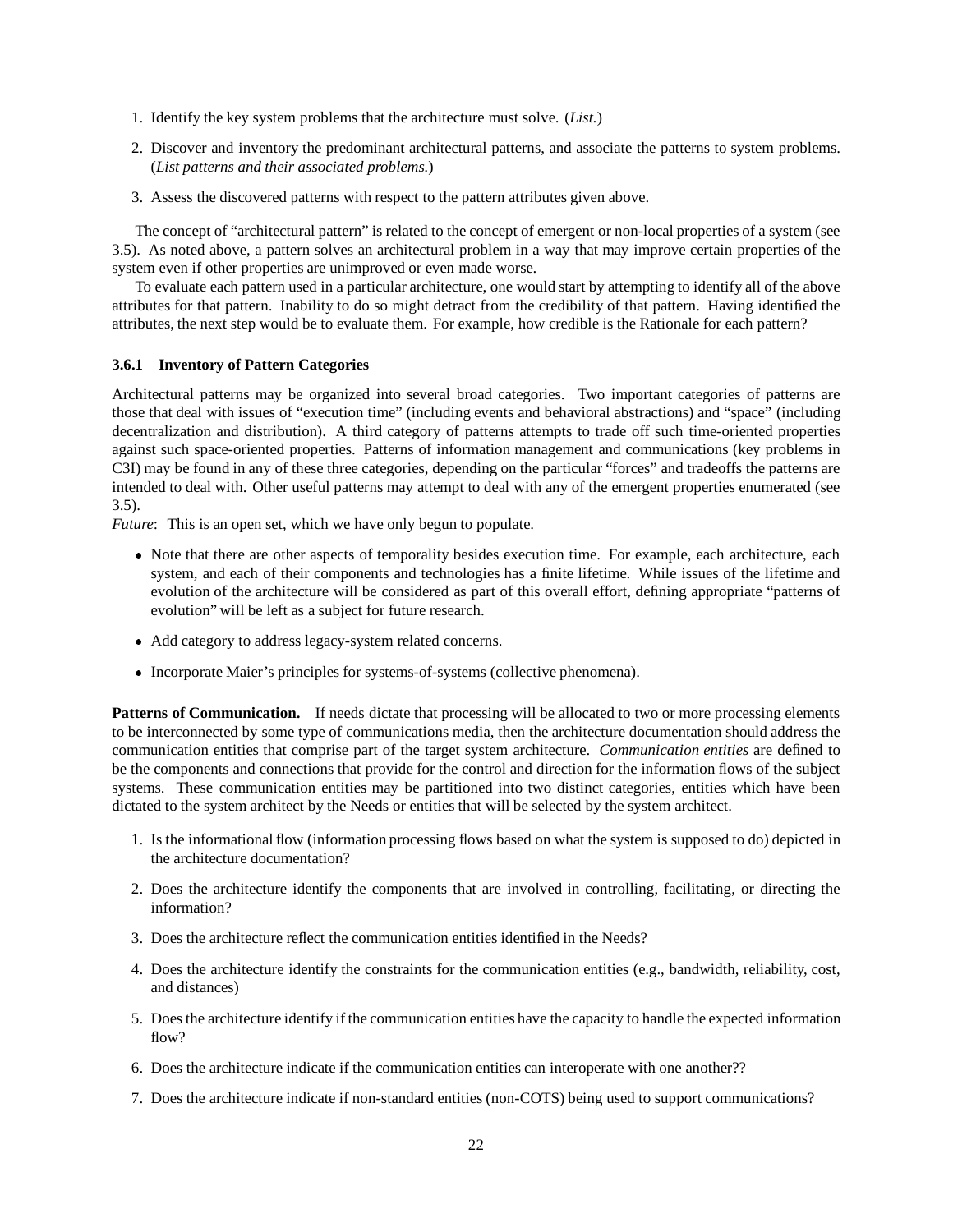- 8. Does the architecture documentation identify the communication infrastructures where the system will be deployed? (In some cases, some systems may be deployed overseas and may make use of the host country's communication infrastructure. There is a possibility that the infrastructure may not be adequate to support the expected information flow)
- 9. Has sufficient alternative communication paths (distinct sets of communication entities) been identified in the architecture to assure that the architecture has adequately addressed the threat (e.g., HF communication and alternatives)?
- 10. Does the architecture address system control network management (e.g., mechanisms to handle changes in information flow control)?

Patterns of Execution Time. Patterns of execution time may include solutions for problems of:

- Coordination among architectural components
- Synchronization with respect to one or more time bases (clocks)
- Granularity of time
- Reaction to significant events and the processing needed to cope with such events
- Identification of which deadlines are "hard" vs. "soft"
- Dealing with "hard" deadlines
- Dealing with "soft" deadlines
- Identification of relative priorities for processing
- Identification of bounded delays vs. unbounded delays
- Development of adequate schedules for dispatching of tasks, processes, etc.

Patterns of Space. Patterns of space may involve solutions for problems of:

- Satisfying the decentralization requirements (e.g., redundant "hot standby") and distribution requirements (e.g., defense system with geographically distributed weapon sites for "area defense")
- Tradeoffs among centralized control vs. decentralized control
- If distributed processing is **not** a requirement (as it often is!), then considerations of when to employ distributed processing (as a design choice) and when not to
- Identifying how the information of the system is to be modeled and managed (e.g., ERA model, relational, object-based, object-oriented)
- If more than one such information model is to be used in the system, then identifying how "impedance mismatches" among these models are to be resolved
- If different information models are to be used over the lifetime of the system, then identifying how migration from one model to another is to take place. (e.g., migrating from Ada 83 to Ada 95; migrating from relational database management to object-oriented database management)
- Characterizing the information content of the system, and partitioning the information content among the components of the system
- Identifying which elements (data and/or processes) must be kept consistent (coordinated) across the system
- Identifying which elements must be replicated (for improved performance or reliability)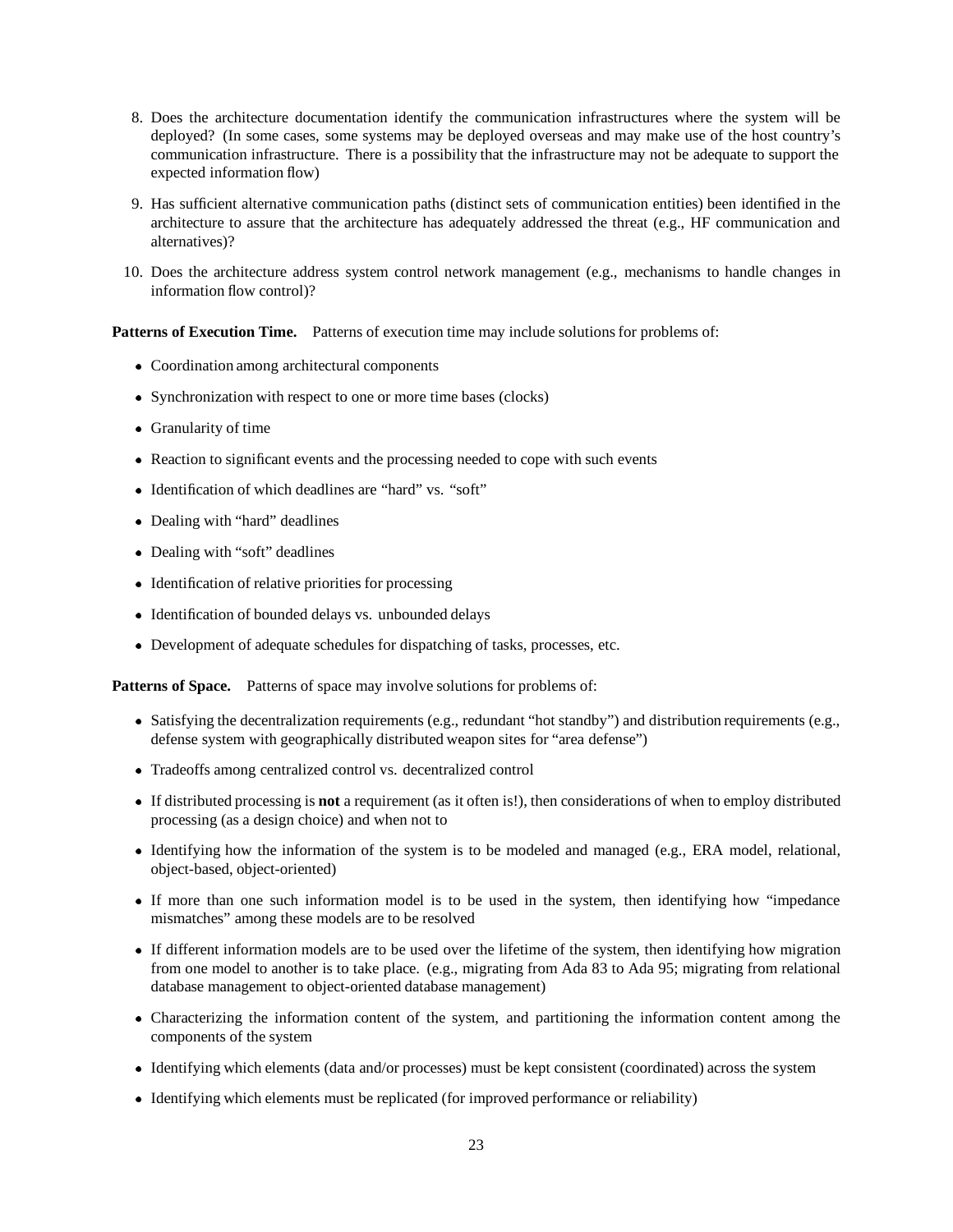- Identifying which components are producers vs. consumers of data
- Identifying which components are reactive vs. pro-active
- Identifying which aspects of information flow are "pull" and which are "push"

**Patterns of Space vs. Execution Time.** These patterns may involve solutions for problems of:

- The tradeoff between consistency of data (or coordination of processing) and the need to achieve high performance. (For example, it may be necessary to tolerate some inconsistency in order to achieve adequate performance [11].)
- How information is to be *routed* among different processing elements in the system. This may involve tradeoffs among bandwidth, real time performance, reliability, etc.

### **3.6.2 Quality of Patterns**

- 1. Is there a patterns solution to each critical stakeholder need?
- 2. Is the expressed architectural style appropriate to the present system?
- 3. Is the expressed topology appropriate to the present system?
- 4. Is architectural technique suitable for descriptions of the size and complexity of the system?
- 5. Which views does pattern apply to?
- 6. Are pattern's Context and Forces accountable to needs?
- 7. Are choices of patterns made consistent with needs for architecture and other pattern choices.
- 8. Check pattern's force resolution relative to completeness.
- 9. Are patterns expressed in a form appropriate to designers (e.g., design rules)?

# **3.7 Quality of Description**

This section provides measures for the assessment of particular elements of the architectural description. Quality of description includes: simplicity, descriptive consistency, and descriptive completeness which relate to the characteristics of the resulting architectural description – not the system itself.

*Key Entities*: concept/term, view, component, connection, constraint, pattern

### **3.7.1 General**

- 1. Does architecture identify architectural decisions which have been made (commitments)?
- 2. Does architecture identify architectural decisions which have yet to be made? (open issues)
- 3. Does architecture identify decisions which have been deferred to designers (obligations)?
- 4. Is the rationale for architectural decisions provided? Were trade-offs, alternatives considered and documented?
- 5. Is each architecture-relevant addressed by the architecture description?
- 6. Have consistency checks been performed and recorded for architectural description against other documents?
- 7. Are there redundant elements?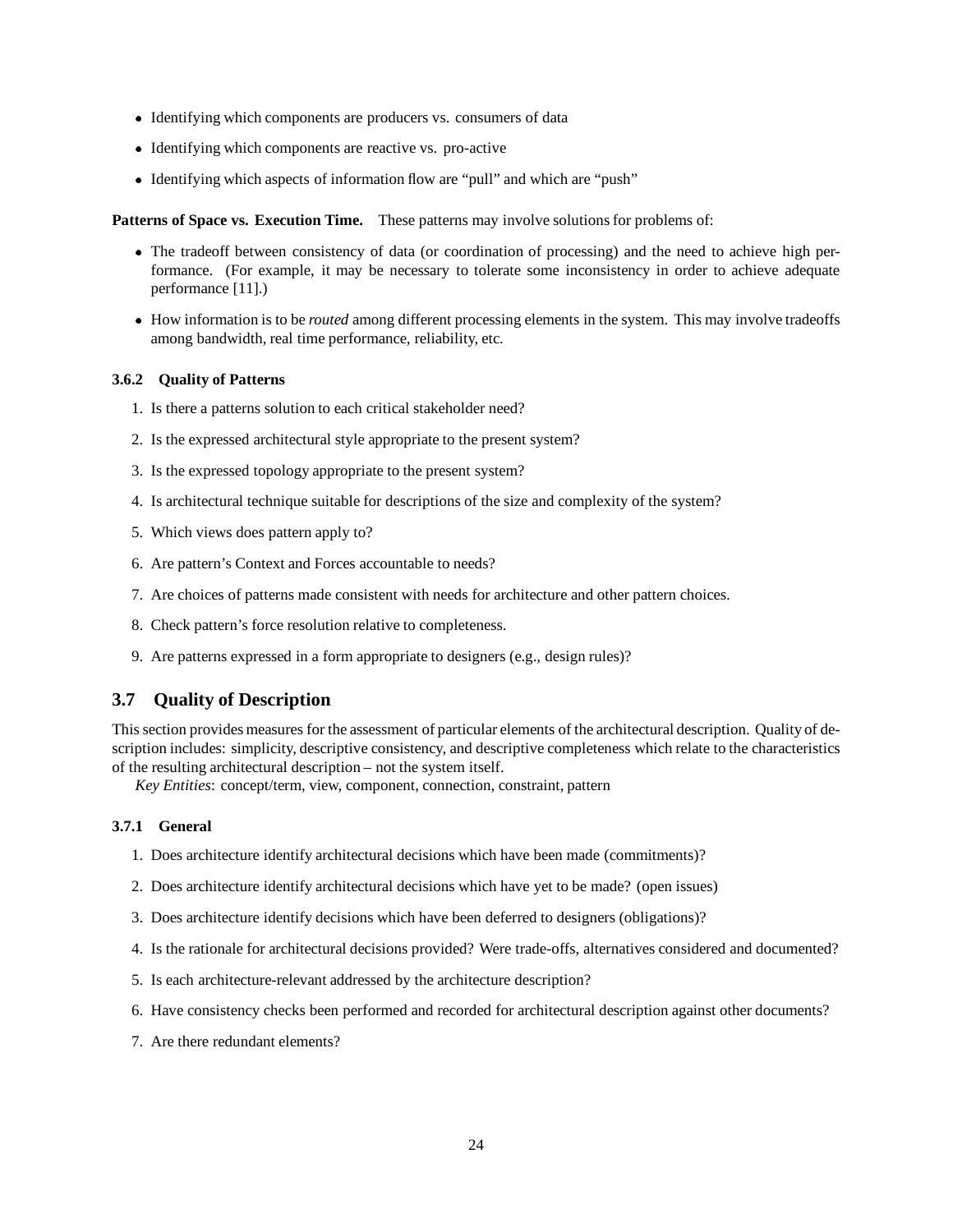#### **3.7.2 Views**

1. What views are evident in the architecture description? (*List.*)

*For each view:*

- 1. Does the view represent a well-defined purpose and an easily stated viewpoint?
- 2. Does the view identify the major concerns it is intended to address?
- 3. Does the view identify the major stakeholder classes it is intended to address?
- 4. Does the view address all concerns of the stakeholder classes it is intended to address?
- 5. Does the view elements of a few related element types?

### **3.7.3 Between Views**

- 1. Are components between views linked to show relevant relations (e.g., identity, part-whole or other implementation relations)?
- 2. Do components exist in different views with the same names?
- 3. Are identically named components in a defined relationship with each other (redundant, coincidental, linked)?

### **3.7.4 Components**

*For each component:*

- 1. Does the component have a well-defined purpose, and identified role within the present view?
- 2. Does component include the expression of the decisions that it embodies?
- 3. Does component have an associated rationale for decisions it embodies?
- 4. Is the component expressed at an appropriate level of granularity, relative to the concerns addressed by the view?
- 5. Is the component expressed at an appropriate level of granularity to support the patterns it plays a role in?
- 6. Is the component expressed at an appropriate level of granularity to meet stakeholders' stated needs?
- 7. Are those components which must be kept coordinated (or synchronized) clearly identified?
- 8. Are those components which must be replicated clearly identified, and a rationale provided for each such replication?
- 9. Are those components which can operate concurrently clearly identified?
- 10. Are those components that may be shared safely among other components clearly identified? (See section 1.6.)
- 11. Does each component clearly identify the features it uses from its own interface? (**Note**: A component must not use features or functionality that are not included in its own interface. On the other hand, a component is not obligated to use every "required" feature in its interface. However, if it does not than the interface may be over-specified.)
- 12. Is component substitution possible based on interface conformance? (Note: If the interfaces are specified properly, than the functionality of the architecture should not be affected by such a change. However, some emergent properties (cf. 3.5) might be affected by a such a change.)
- 13. Are component side effects clearly identified? (See section 1.6 for a working definition of "side effect".)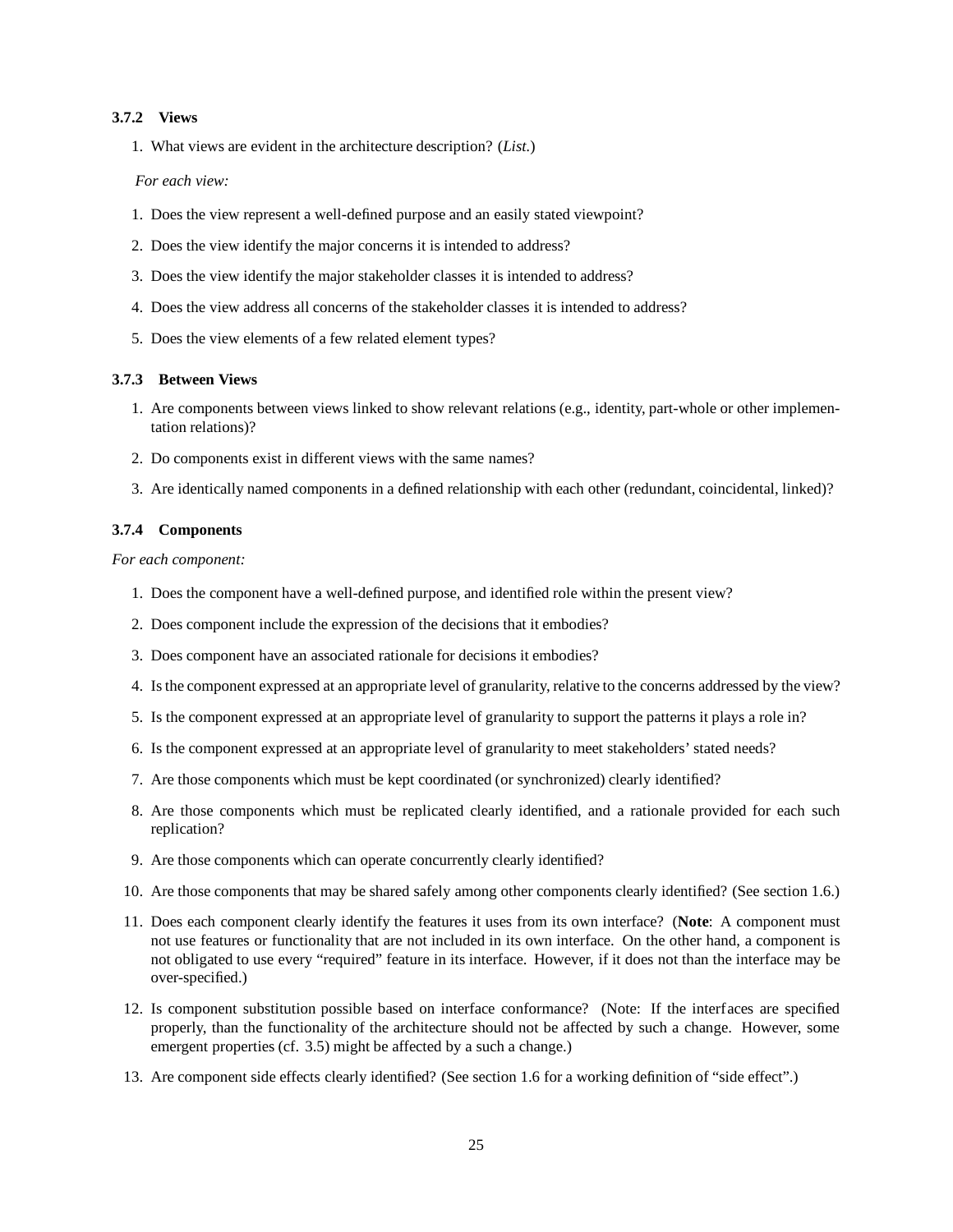#### **3.7.5 Interfaces**

1. Does the component have one or more defined interfaces? (*List.*)

#### *For each interface:*

- 1. Does interface include an expression of its roles?
- 2. Does the interface clearly specify the features it provides to other components and/or to the environment?
- 3. Does the interface clearly specify the features it requires from other components and/or from the environment?
- 4. Are those interfaces that are "safe" (stateless) clearly identified? (See section 1.6.)
- 5. Which other components (internal or environmental) might be affected by a change to this interface (as changes to either **provides** or **requires**)?

### **3.7.6 Connections**

#### *For each connection:*

- 1. Does the connection have a well-defined role within the present view?
- 2. Is the protocol provided by the connection specified?
- 3. Is the type of the connection specified?
- 4. Does the connection identify the interfaces (of components) which it uses or assumes?
- 5. Does the connection include the expression of the decisions that it embodies?
- 6. Does the connection have an associated rationale for decisions it embodies?
- 7. Is the connection expressed at an appropriate level of granularity, relative to the concerns addressed by the view?
- 8. Is the connection expressed at an appropriate level of granularity to support the patterns it plays a role in?
- 9. Is the connection expressed at an appropriate level of granularity to meet stakeholders' stated needs?
- 10. Are those connections which must be kept coordinated (or synchronized) clearly identified?
- 11. Are behavioral (e.g., concurrency) and other constraints on the connection clearly identified?
- 12. Is connection substitution possible based on protocol conformance?
- 13. Are any connection side effects clearly identified?
- 14. Is it clear whether each connection between interfaces is correct?

#### **3.7.7 Constraints**

1. Are constraints identified within the view?

### *For each constraint:*

- 1. Is the constraint specified in sufficient detail for the view?
- 2. Is the constraint source identified?
- 3. Are the architectural elements governed by the constraint identified?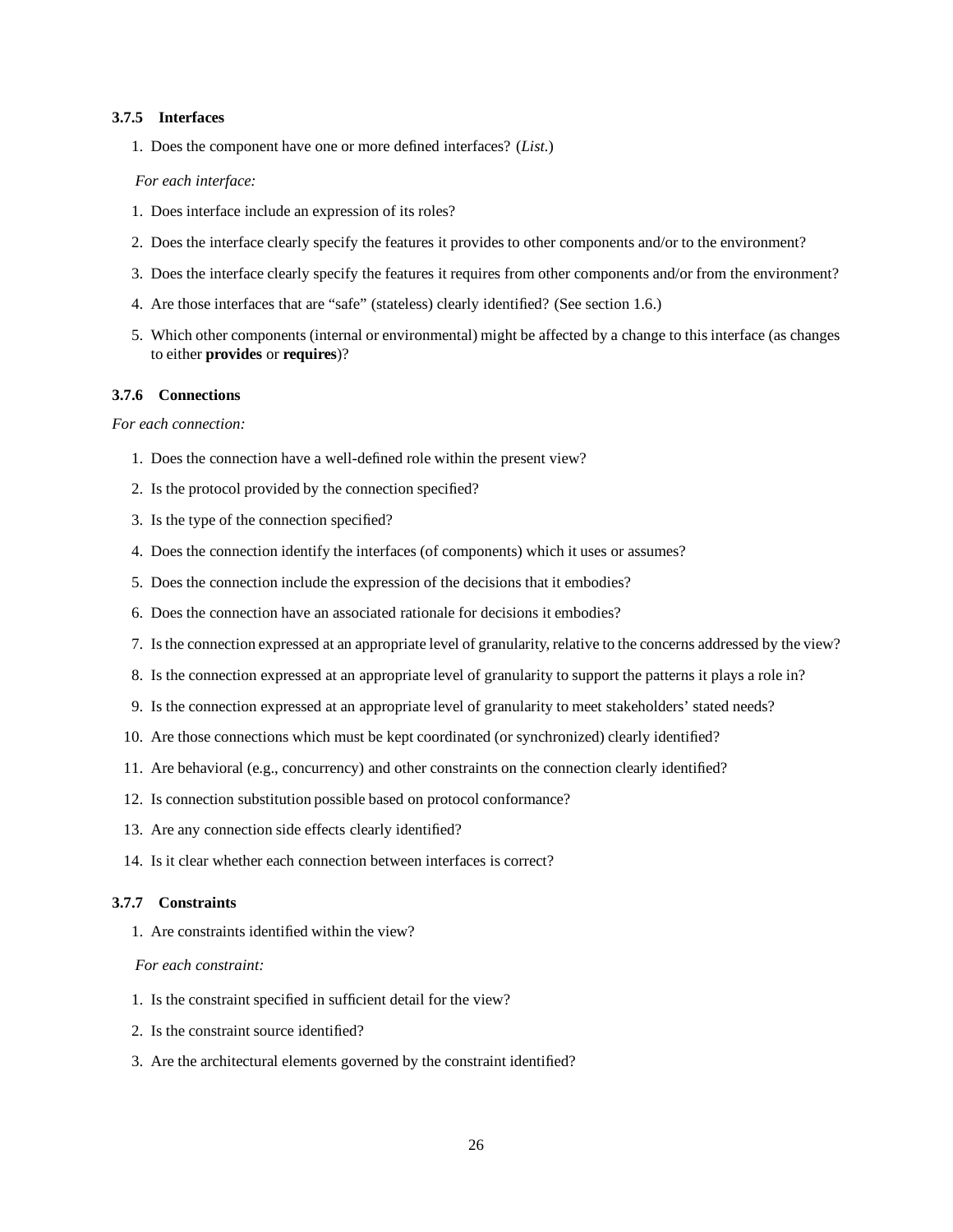### **3.8 Management Context**

This factor addresses measures in the larger context in which architecture development is carried out. This includes life cycle issues, and the procedures and methods used to develop and maintain architectural documentation and descriptions. Whereas the previous factors introduced above are blatantly product-oriented, the present factor, has a process aspect to it. The intent of this factor is to assess whether the architecture under assessment has been developed using some architectural method which is well-defined and documented. The reason for this is not for the sake of the process itself, but to ascertain that the method provides a basis for improving the resulting product.

*Key entities*: Architectural methods and procedures

- 1. Is architecture being developed using a defined method for specifying architecture?
- 2. Is the architecture method documented?
- 3. Is documentation stable?
- 4. Is documentation mature?
- 5. Is there a well-defined review procedure for architectural documentation and descriptions?
- 6. Is there a well-defined architecture maintenance procedure?
- 7. Is the architecture documentation under version management and control?
- 8. Is architecture documentation under Quality Assurance control?
- 9. Is the method consistent with the conceptual foundations?
- 10. Is there a relationship between the architecture activity and other life cycle processes?
- 11. Are there well-defined relationships between Architecture activity and other familiar processes such as system planning, acquisition and engineering activities?
- 12. Are the relationships between architectural document and other products (requirements analyses, system specifications, system design document, software requirements specifications, trade studies) explicitly stated and are they well-defined?
- 13. Is there a clear separation of concerns between issues addressed by architecture and those of other phases?
- 14. Is the architectural description consistent with the documented architectural method?
- 15. Is configuration management defined for the architecture documentation?
- 16. Is granularity of configuration management adequate to control changes to views and elements?
- 17. Is the architecture description stable?

# **4 Relation of Factors to Quality Areas**

*Future*: This section will describe the contributionof each of the quality factors to each of the quality areas, summarized in table . The particular contributions and weighting of factors to areas will be partially determined by client's needs statement. **Note**: For the proof of concept phase, the weightings of each group of measures in the factors above will be the same (1).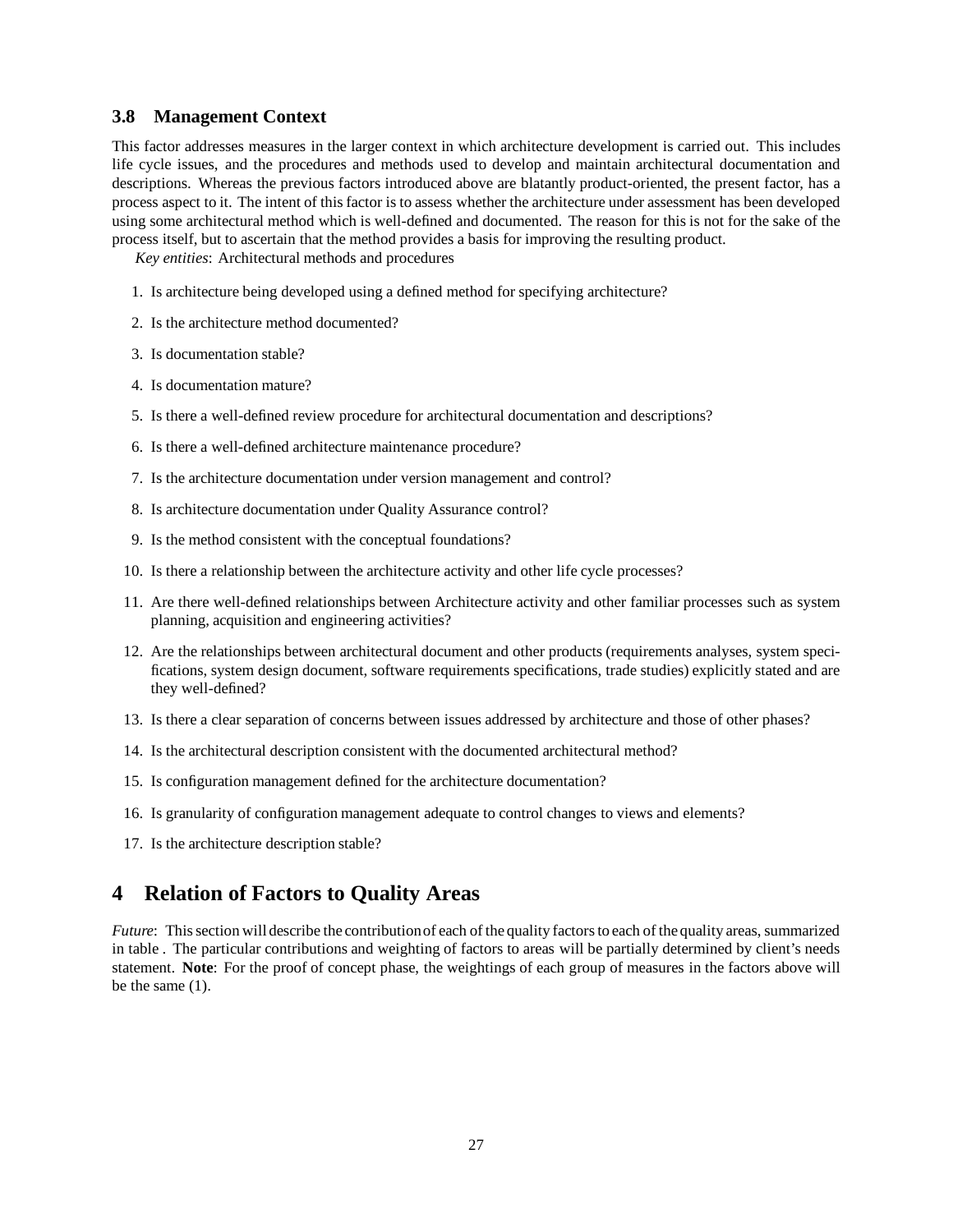| Factors x Areas                            | Understandability | Feasibility | <b>Openness</b> | Evolvability | Maintainability | <b>Client Satisfaction</b> |
|--------------------------------------------|-------------------|-------------|-----------------|--------------|-----------------|----------------------------|
| Conceptual Foundations                     |                   |             |                 |              |                 |                            |
| <b>Architecture Documentation</b>          |                   |             |                 |              |                 |                            |
| <b>Architecture Description Techniques</b> |                   |             |                 |              |                 |                            |
| Analyzability                              |                   |             |                 |              |                 |                            |
| <b>Emergent Properties</b>                 |                   |             |                 |              |                 |                            |
| Patterns and Idioms                        |                   |             |                 |              |                 |                            |
| <b>Quality of Description</b>              |                   |             |                 |              |                 |                            |
| Management Context                         |                   |             |                 |              |                 |                            |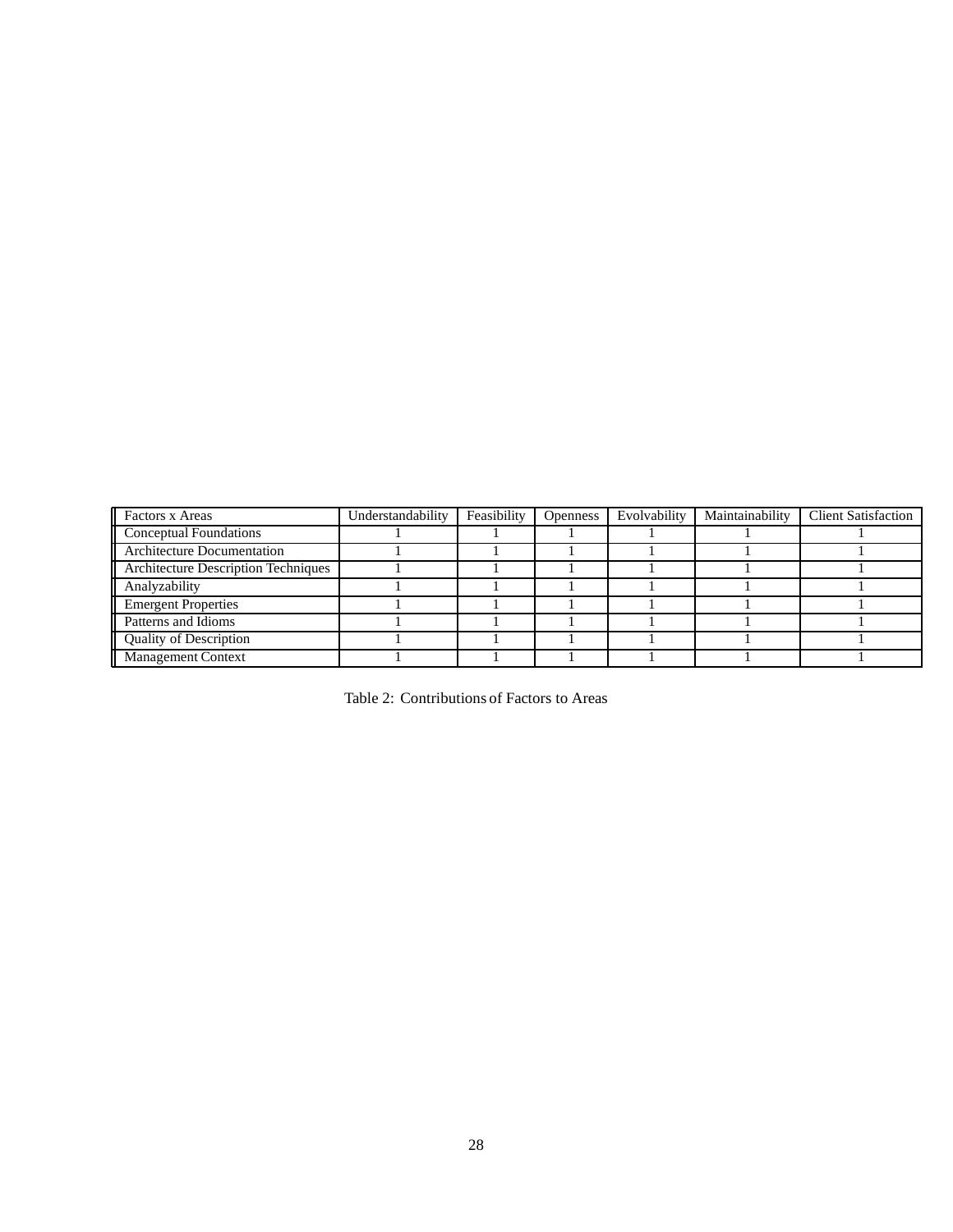# **5 Architecture-Related Risks**

*Future*: This section will delineate architecture-related risks to a program. Risks will be organized around each of the quality areas identified above. Symptoms of those risks will be derived based upon the quality factors.

Examples of architecture-related risks (organized by quality areas):

- Understandability
	- **–** Architecture documentation does not effectively communicate to client or other stakeholders.
	- **–** Architecture documentation does not effectively communicate design basis to designers and implementors.
- Feasibility
	- **–** Architecture documentation does not provide sufficient information to design and implement system.
	- **–** Architecture has not addressed key system modes of operation or mission needs.
- Openness
	- **–** System cannot readily interoperate with external systems.
	- **–** Upgrades and element replacement is not possible.
- Evolvability
	- **–** System is not flexible for new missions.
	- **–** System is not readily enhanced for new functionality.
	- **–** System cannot be upgraded to new technologies.
- Maintainability
	- **–** Architectural principles not sufficiently articulated that they may be maintained during modifications to the system.
- Client Satisfaction
	- **–** Architecture development is not integrated with overall program concerns.
	- **–** System cannot meet required or desired capabilities.

# **References**

- [1] *Air Force Systems Security Memorandum Command, Control, Communications, and Computer Systems Security Glossary*, January 1993.
- [2] Algirdas Avizienis. Dependable computing: From concepts to design diversity. *Proceedings of the IEEE*, 74(5), May 1986.
- [3] A. Burns and M. Lister. A framework for building dependable systems. *The Computer Journal*, 34(2), 1991.
- [4] Noam A. Chomsky. *Powers and Prospects: Reflections on Human Nature and the Social Order*. South End Press, 1996.
- [5] Jim Coplien. Software design patterns: Common questions and answers.
- [6] Joint technical architecture. http://www.itsi.disa.mil/jta, 1996.
- [7] *Military Standard System Safety Program Requirements*, January 1993.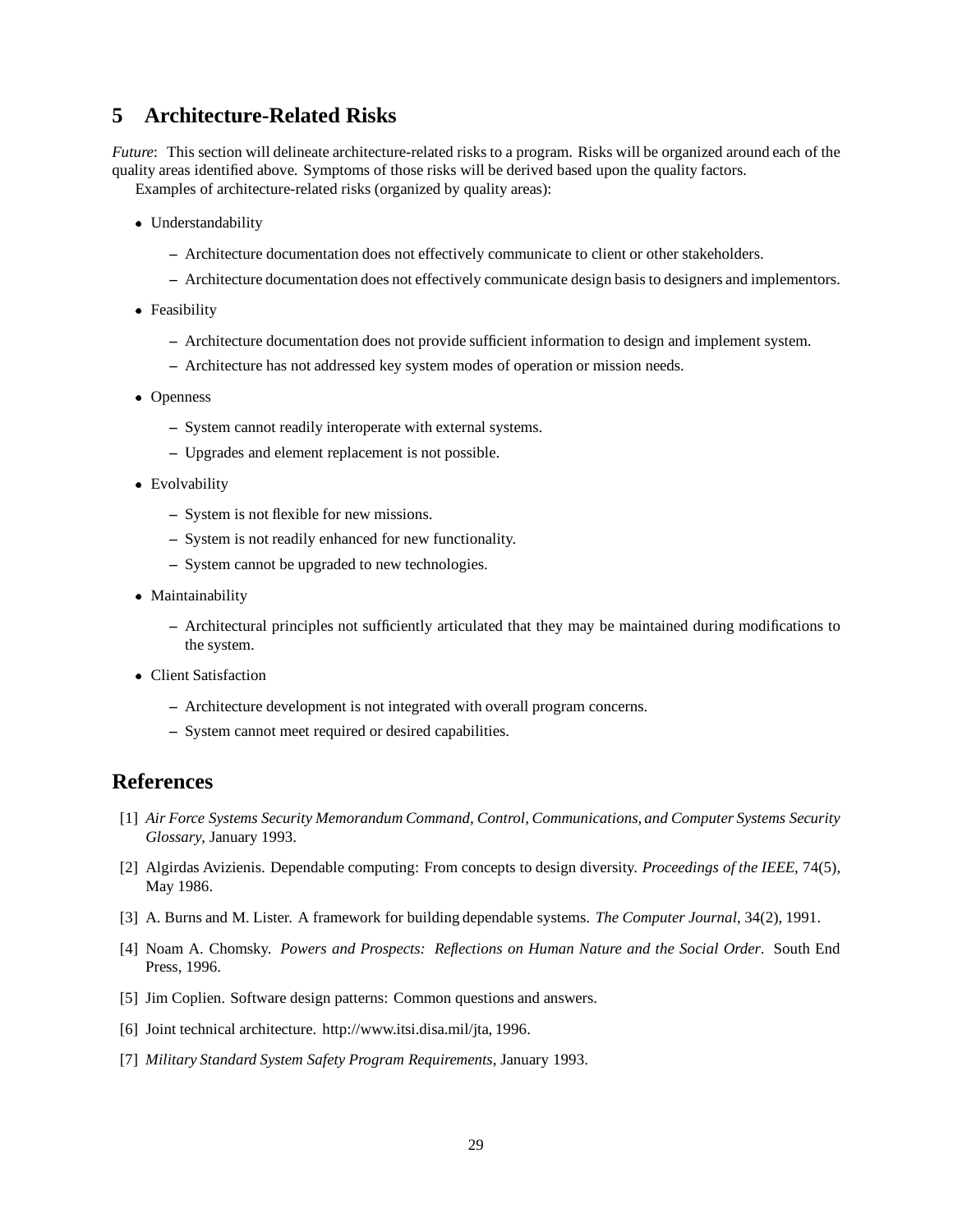- [8] Walter J. Ellis, Richard F. Hilliard, Peter T. Poon, David Rayford, Thomas F. Saunders, Basil Sherlund, and Ronald L. Wade. Toward a recommended practice for architectural description. In *Proceedings of 2nd IEEE International Conference on Engineering of Complex Computer Systems, Montreal, Quebec, Canada, October 21–25, 1996*, 1996.
- [9] David E. Emery and Richard F. Hilliard. "Architecture," methods and open issues. In D. Garlan, editor, *Proceedings of the First International Workshop on Architectures for Software Systems*, Seattle, WA, 1995. Published as CMU–CS–TR–95–151.
- [10] David E. Emery, Richard F. Hilliard, and Timothy B. Rice. Experiences applying a practical architectural method. In Alfred Strohmeier, editor, *Reliable Software Technologies – Ada-Europe '96*, number 1088 in Lecture Notes in Computer Science. Springer, 1996.
- [11] The epsilon-serializability (ESR) home page, 1996.
- [12] Richard F. Hilliard. Dimensions of architectural thinking. MII, 1995.
- [13] *DoD Dictionary of Military and Associated Terms*, joint publication 1-02 edition, March 1994.
- [14] Paul Kogut and Paul Clements. Features of architecture representation languages. http://www.stars.reston.unisysgsg.com/arch/seifeature-model-draft.ps, 1995.
- [15] Doug Lea. Patterns-discussion faq.
- [16] Nancy G. Levenson. *Software Safety and Computers*. Addison-Wesley, 1995.
- [17] David C. Luckham, James Vera, and Sigurd Meldal. Three concepts of system architecture. Technical Report CSL-TR-95-674, Stanford University, July 1995.
- [18] J. McCall, P. Richards, and G. Walters. Factors in software quality. Technical report, ????, 1977.
- [19] D. K. Pradhan. *Fault Tolerant Computer System Design*. Prentice Hall, 1996.
- [20] Thomas F. Saunders, Barry Horowitz, and Matt L. Mleziva. New process for acquiring software architecture. Technical Report M 92B0000126, The MITRE Corporation, 1992.
- [21] Software quality assessment methodology. http://avatar.mitre.org:8000/Top Page.html.
- [22] X/open architectural framework. http://www.xopen.org/public/arch/, 1995.

# **A Instructions for Comment Submission**

Comments on the Architecture Quality Assessment (AQA) should be sent to Rich Hilliard (rh@mitre.org). Comments should use the following format:

**!topic** Title summarizing comment **!reference** AQA(version)-section.subsection(paragraph) **!from** Author Name **!keywords** keywords related to topic **!discussion** *text of discussion*

where *version* is the version ID of the present document, *section* is the section number (1 .. 5), likewise for*subsection*, and *paragraph* is the paragraph number within the lowest level heading. The **!keywords** line is optional.

Multiple comments per e-mail message are acceptable. Please use a descriptive Subject line in your e-mail message.